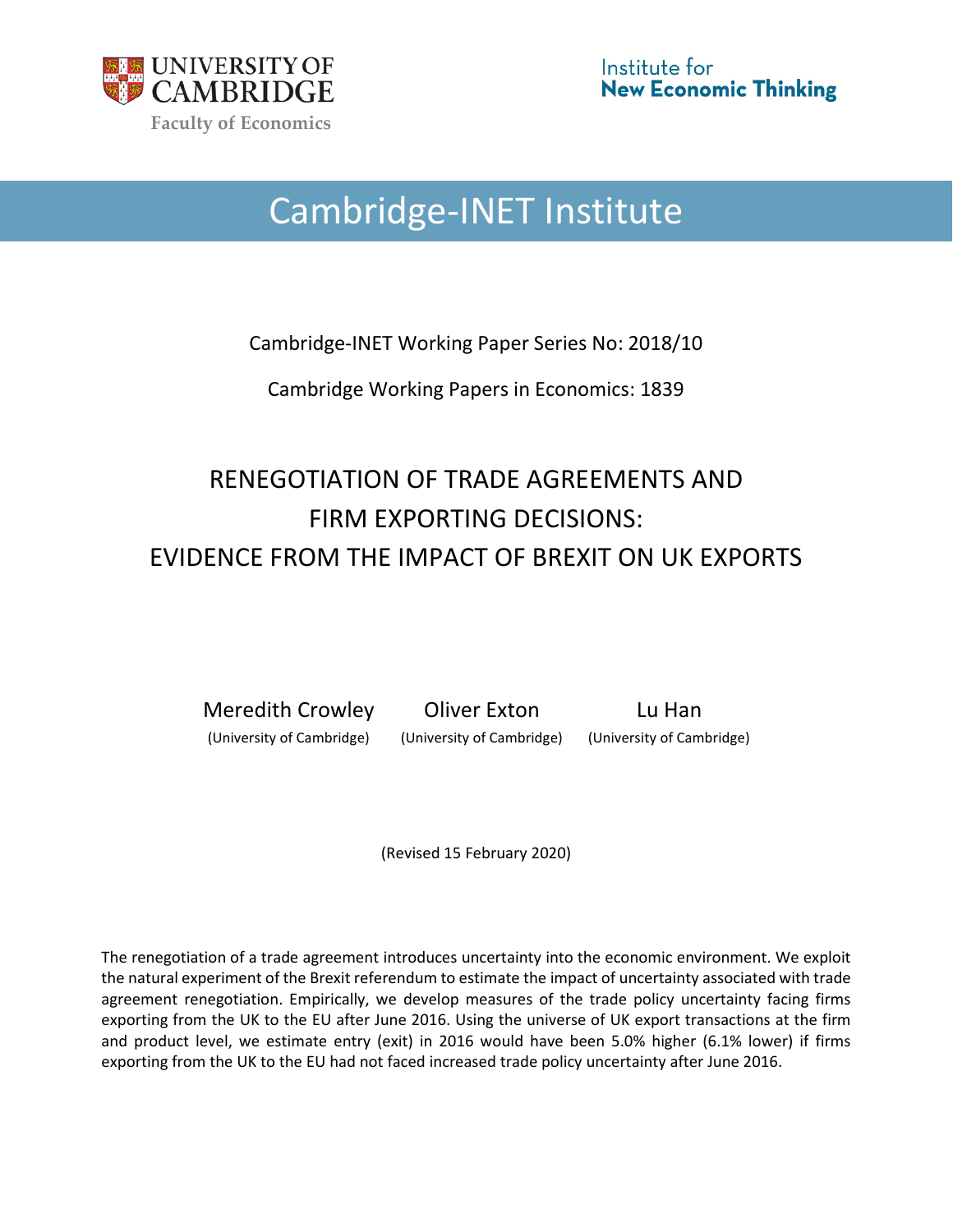# Renegotiation of Trade Agreements and Firm Exporting Decisions: Evidence from the Impact of Brexit on UK Exports<sup>\*†</sup>

Meredith Crowley<sup>‡</sup> Oliver Exton<sup>§</sup> Lu Han<sup>¶</sup>

First version: 4 July 2018 This version: 15 Feb 2020

#### Abstract

The renegotiation of a trade agreement introduces uncertainty into the economic environment. We exploit the natural experiment of the Brexit referendum to estimate the impact of uncertainty associated with trade agreement renegotiation. Empirically, we develop measures of the trade policy uncertainty facing firms exporting from the UK to the EU after June 2016. Using the universe of UK export transactions at the firm and product level, we estimate entry (exit) in 2016 would have been 5.0% higher (6.1% lower) if firms exporting from the UK to the EU had not faced increased trade policy uncertainty after June 2016.

<sup>\*</sup>This work contains statistical data from HMRC which is Crown Copyright. The research datasets used may not exactly reproduce HMRC aggregates. The use of HMRC statistical data in this work does not imply the endorsement of HMRC in relation to the interpretation or analysis of the information.

We thank Antoine Berthou, Holger Breinlich, Paola Conconi, Giancarlo Corsetti, Kyle Handley, Nuno Limão, Dennis Novy, Thomas Sampson, Maurizio Zanardi, our discussants Andrea Ariu and Vincent Vicard, and seminar participants at Cambridge, the UK Department for Exiting the EU, the CEPII/PSE Trade Wars Conference, the ETSG, the LSE-CEP Conference on Brexit, and the FREIT Sardinia Conference for thoughtful comments and constructive suggestions. We thank the staff of the HMRC datalab, especially Yee-Wan Yau, for supporting us in our analysis of UK administrative data. We thank the Economic and Social Research Council of the United Kingdom for financially supporting this research under Brexit Priority Grant R001553/1.

Corresponding author: Faculty of Economics, University of Cambridge; Cambridge-INET, and CEPR. Austin Robinson Building, Sidgwick Avenue, CB3 9DD. Email: meredith.crowley@econ.cam.ac.uk

<sup>§</sup>Faculty of Economics, University of Cambridge. Email: oe219@cam.ac.uk.

<sup>¶</sup>Faculty of Economics, University of Cambridge. Email: lh420@cam.ac.uk.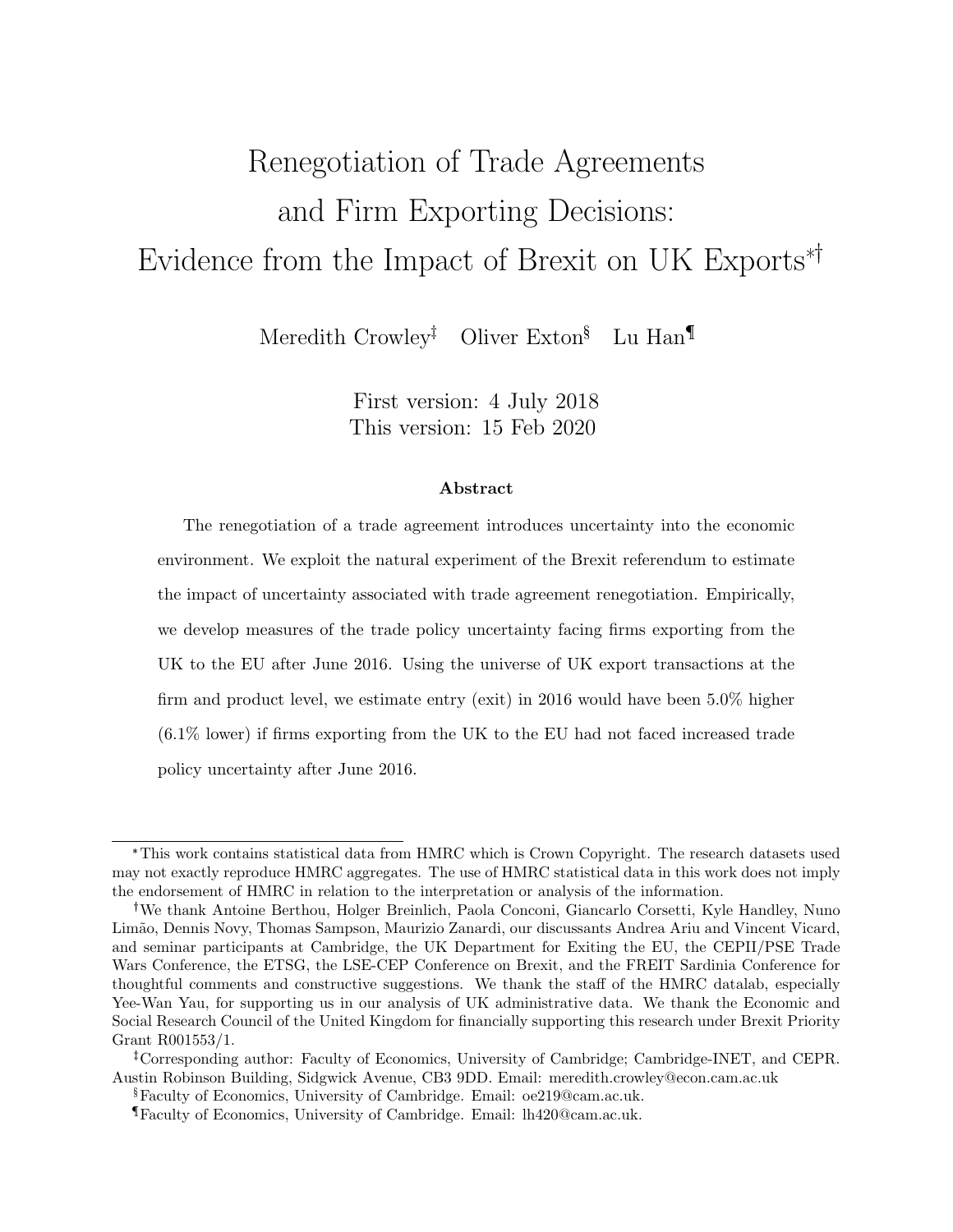# 1. Introduction

Nearly all global trade  $-98.2\%$  in 2016 – takes place under the import tariff commitments of the World Trade Organization (WTO). Regional trade agreements such as the European Union (EU) and the North American Free Trade Agreement (NAFTA) establish even more stringent tariff commitments which govern the 63% of EU exports to other EU members and the  $50\%$  of NAFTA exports to other NAFTA members.<sup>[1](#page-2-0)</sup> While numerous studies have quan-tified the importance of multilateral and regional trade agreements in increasing trade,<sup>[2](#page-2-1)</sup> more recent theoretical and empirical contributions (Limão and Maggi [\(2015\)](#page-34-0), Handley and Limão  $(2015)$ , Handley and Limão  $(2017)$ , and [Crowley, Meng, and Song](#page-33-0)  $(2018)$ ) have emphasized that trade agreements increase trade between signatories not only by lowering tariffs but also by reducing uncertainty over future tariff schedules.

Although countries commit to future tariff rates when they sign trade agreements, renegotiations of tariff and other commitments have been routine over the last 60-70 years [\(Hoda,](#page-34-3) [2001\)](#page-34-3). A common thread in post-war renegotiations has been that the threat point or fall back position is the status quo – tariffs would be kept at existing levels if negotiations were to collapse.[3](#page-2-2) However, recent renegotiations including the Korea-US FTA in Spring 2018, the NAFTA renegotiation of 2017-2018, and the UK-EU post-Brexit trade relationship start from the position that tariffs could increase to levels above existing commitments if negotiations break down.

In this paper, we examine how firm participation in foreign markets changes under the renegotiation of an existing trade agreement. Among countries that are already in a free trade agreement or customs union, the switch to a 'renegotiation regime' creates uncertainty about the level of tariffs in the future and a non-zero risk of tariff increases.<sup>[4](#page-2-3)</sup> In the [Handley](#page-34-2) [and Lim˜ao](#page-34-2) [\(2017\)](#page-34-2) model of exporting under trade policy uncertainty, during a renegotiation in which tariff hikes are possible, two forces act upon a firm's entry decision: an increase in uncertainty about future tariff rates generates a pure risk effect which raises the real option value of waiting to enter foreign markets, while the non-zero probability that higher 'threat point' tariffs could materialize if negotiations breakdown raises the mathematical expectation

<span id="page-2-1"></span><span id="page-2-0"></span><sup>&</sup>lt;sup>1</sup>Source: *World Trade Statistical Review* [WTO](#page-35-0) [\(2017\)](#page-35-0).

<sup>2</sup>See for example [Rose](#page-34-4) [\(2004\)](#page-34-4) and [Subramanian and Wei](#page-35-1) [\(2007\)](#page-35-1) on the WTO; [Baier and Bergstrand](#page-33-1) [\(2007\)](#page-33-1), [Egger, Larch, Staub, and Winkelmann](#page-33-2) [\(2011\)](#page-33-2) and Limão [\(2016\)](#page-34-5) on Free and Preferential Trade Agreements; and [Head, Mayer, and Ries](#page-34-6) [\(2010\)](#page-34-6) on colonial linkages.

<span id="page-2-2"></span><sup>&</sup>lt;sup>3</sup> The theory of the optimal trade agreement design embeds this as an assumption (See [Maggi and Staiger](#page-34-7)  $(2015)$ .

<span id="page-2-3"></span><sup>4</sup>A literature on contract incompleteness in trade agreements [\(Horn, Maggi, and Staiger](#page-34-8) [\(2010\)](#page-34-8)) has explored long-term incentives for parties, showing that institutional design can inhibit parties from reneging on commitments [\(Maggi and Staiger](#page-34-9) [\(2011\)](#page-34-9)) and that renegotiation tends toward liberalization rather than protectionism [\(Maggi and Staiger](#page-34-7) [\(2015\)](#page-34-7)) under a wide range of parameters.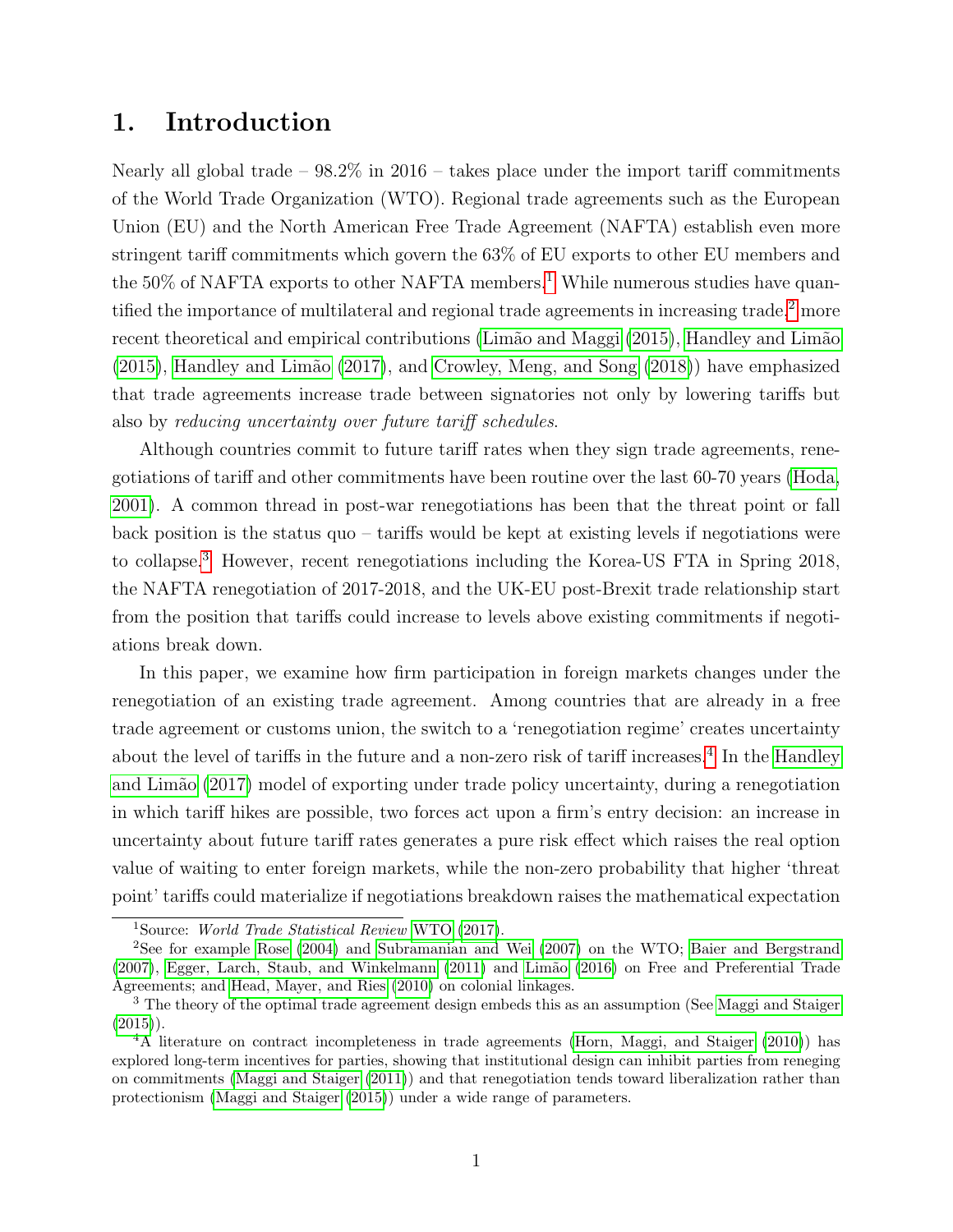of future tariffs which, in turn, lowers the expected returns to entry.

The main contribution of this paper is to analyse how firm entry into and exit from foreign markets changes when existing tariff-free trading rights could be revoked under a trade agreement renegotiation. We present new evidence of the impact of a switch to a renegotiation regime in the context of Brexit, when the British public unexpectedly voted to leave the European Union in a referendum on 23rd June 2016. Using the EU's World Trade Organization schedule of tariff commitments, we compile granular 'threat point' tariffs that British firms exporting to the EU would face if the renegotiation were to break down. We implement a generalized difference-in-difference strategy to estimate the impact of a switch into a renegotiation regime on the growth in the number of UK firms entering (exiting) the EU market in 2016 relative to 2015 (first difference) with different products (second difference) that face different threat point tariffs during the renegotiation period.<sup>[5](#page-3-0)</sup>

Our results show that the switch to a renegotiation regime, characterized by substantial threat point tariffs for some products, decreases firm entry into and increases firm exit from exporting to the EU. The impact is largest for products facing higher threat point tariffs, suggesting that UK firms placed positive probability on the likelihood that negotiations could collapse and leave some firms facing substantially higher tariffs on exports to the EU. On average, across all products, a 1 percentage point increase in the threat point tariff decreases (increases) the growth rate of entry (exit) by 1.1 percentage point (0.5 percentage point). We explore responses with discrete categories of threat point tariffs and find that 'extreme' threat point tariffs of more than 15% ad valorem are associated with a 22.4 percentage point decline in the growth rate of entry while products with 'high' threat point tariffs from 10% up to 15% experience a decline in the growth rate of entry of 13.2 percentage point. We conduct a partial equilibrium aggregation exercise to calculate the number of missing entrants into (exiters from) the EU as a result of the switch to the renegotiation regime post-Brexit. This exercise estimates that 5344 firms did not enter into exporting new products to the EU in 2016, whilst 5437 firms exited from exporting products to the EU in 2016, in response to the uncertainty and tariff risk associated with renegotiation of the UK-EU trade agreement. Overall, entry into (exit from) the EU would have been 5.0% higher (6.1% lower) in 2016 relative to a counterfactual of zero tariffs on all products and no uncertainty about future tariff rates. While previous research has examined trade policy uncertainty [\(Handley and](#page-34-1) Limão [\(2015\)](#page-34-1), Handley and Limão [\(2017\)](#page-34-2), [Pierce and Schott](#page-34-10) [\(2016\)](#page-34-10), [Crowley et al.](#page-33-0) [\(2018\)](#page-33-0)), ours provides the first empirical evidence on increased uncertainty from renegotiation of an

<span id="page-3-0"></span><sup>&</sup>lt;sup>5</sup>We apply the same methodology to half-year entry, comparing the growth of entry/exit in the second half of 2015 to entry/exit in the second half of 2016, in order to more precisely capture the timing of the switch into a renegotiation regime.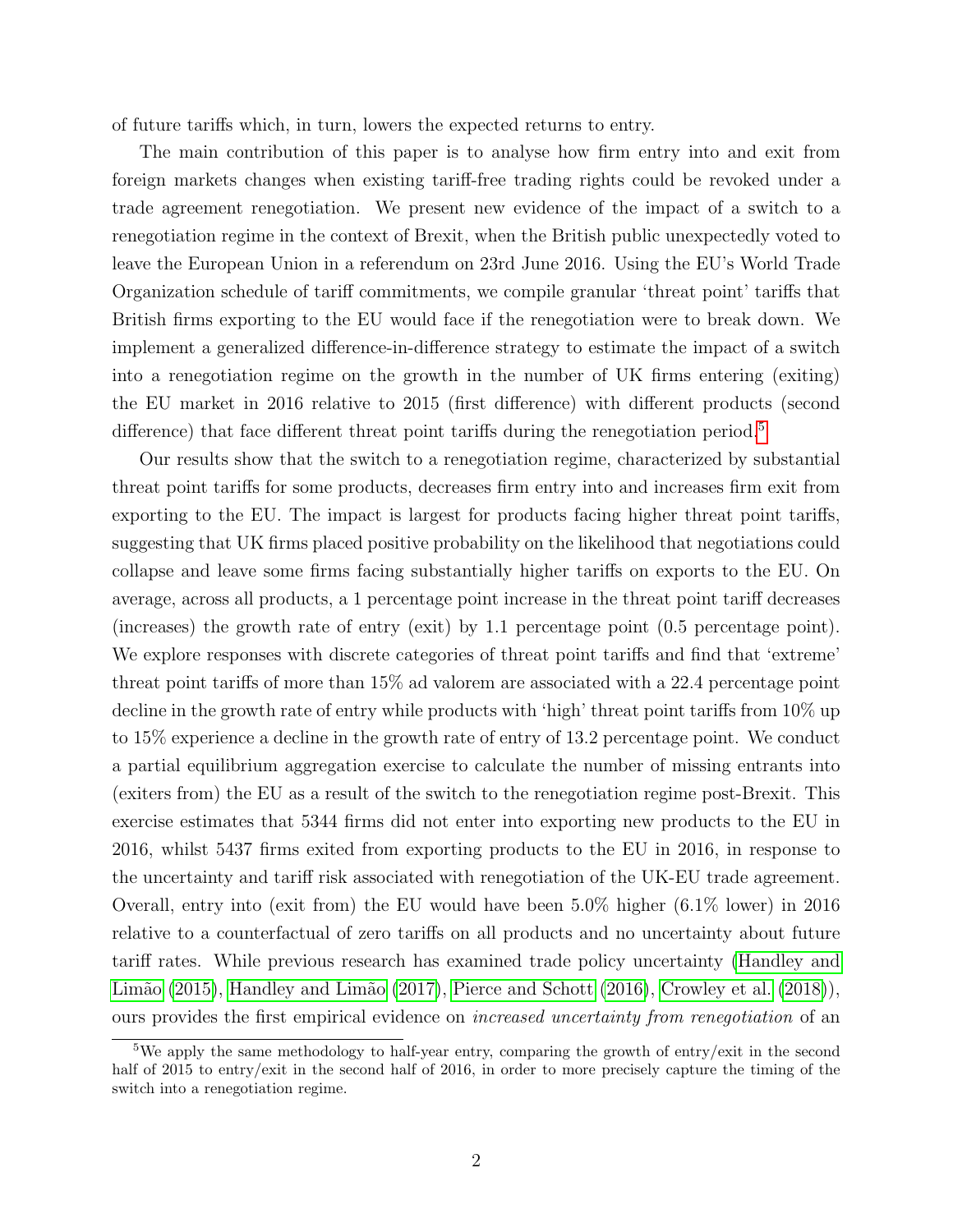agreement between freely trading partners. With declining support for globalization among many groups in society, more countries face the prospect of trade agreement renegotiations and the uncertainty over policy that they bring.

We further show that our findings are the result of the switch to the renegotiation regime and are not driven by product-specific global demand shocks or supply chain disruption. We implement a generalized triple difference comparing entry and exit to the EU in 2016 relative to 2015 (first difference) across products (second difference) relative to non-EU countries (third difference). The triple difference provides evidence that the impacts of the switch in trade policy regime are causally driven by the risk of future tariff increases. Estimates of the decline in the growth rate of entry for products with higher 'threat point' tariffs are larger in the triple difference specification relative to our baseline difference in difference over time and across products. This suggests that the phenomenon of trade deflection [\(Bown and](#page-33-3) [Crowley, 2007\)](#page-33-3) – in which firms shift export sales from destinations that have raised tariffs to those which have not – extends to the extensive margin with firms shying away from entry into destinations that might raise tariffs in favour of markets with more stable trade policy.

#### 1.1. Related literature

This paper contributes to the growing empirical literature on the impacts of trade policy uncertainty on firm exporting decisions [\(Handley](#page-34-11)  $(2014)$ , Handley and Limão  $(2015)$ , [Hand-](#page-34-2)ley and Limão [\(2017\)](#page-34-2), [Pierce and Schott](#page-34-10) [\(2016\)](#page-34-10), [Crowley et al.](#page-33-0) [\(2018\)](#page-33-0)). Handley and Limão [\(2015\)](#page-34-1) develop a dynamic model of firm entry into export markets under trade policy uncertainty[6](#page-4-0) and apply their model to Portugal's accession to the European Community in 1986. They show that the reduction in uncertainty accounted for a large proportion of the growth in Portuguese exporters' entry and sales. [Handley and Lim˜ao](#page-34-2) [\(2017\)](#page-34-2) extend their model to incorporate investment for technological upgrading and general equilibrium effects in both the exporting and importing country. They use this model to show that the resolution of trade policy uncertainty when China acceded to the WTO in 2001 can explain one-third of Chinese export growth to the United States between 2002 and 2010. [Pierce and Schott](#page-34-10) [\(2016\)](#page-34-10) show this same reduction in trade policy uncertainty between China and the US led to declines in US manufacturing employment. [Crowley et al.](#page-33-0) [\(2018\)](#page-33-0) is the first paper to examine how an *increase* in trade policy uncertainty affects firm entry dynamics, using a panel of idiosyncratic product-level tariff scares facing Chinese exporters to identify a substantial decline in entry into foreign markets associated with the threat of tariff hikes. An analysis of UK and EU trade in the year prior to the Brexit referendum [\(Graziano, Handley,](#page-34-12)

<span id="page-4-0"></span><sup>&</sup>lt;sup>6</sup> [This model builds upon an earlier macro literature on the impacts of uncertainty \(Bernanke, 1983;](#page-34-12) [Dixit, 1989; Bloom, Bond, and Van Reenen, 2007; Bloom, 2009\).](#page-34-12)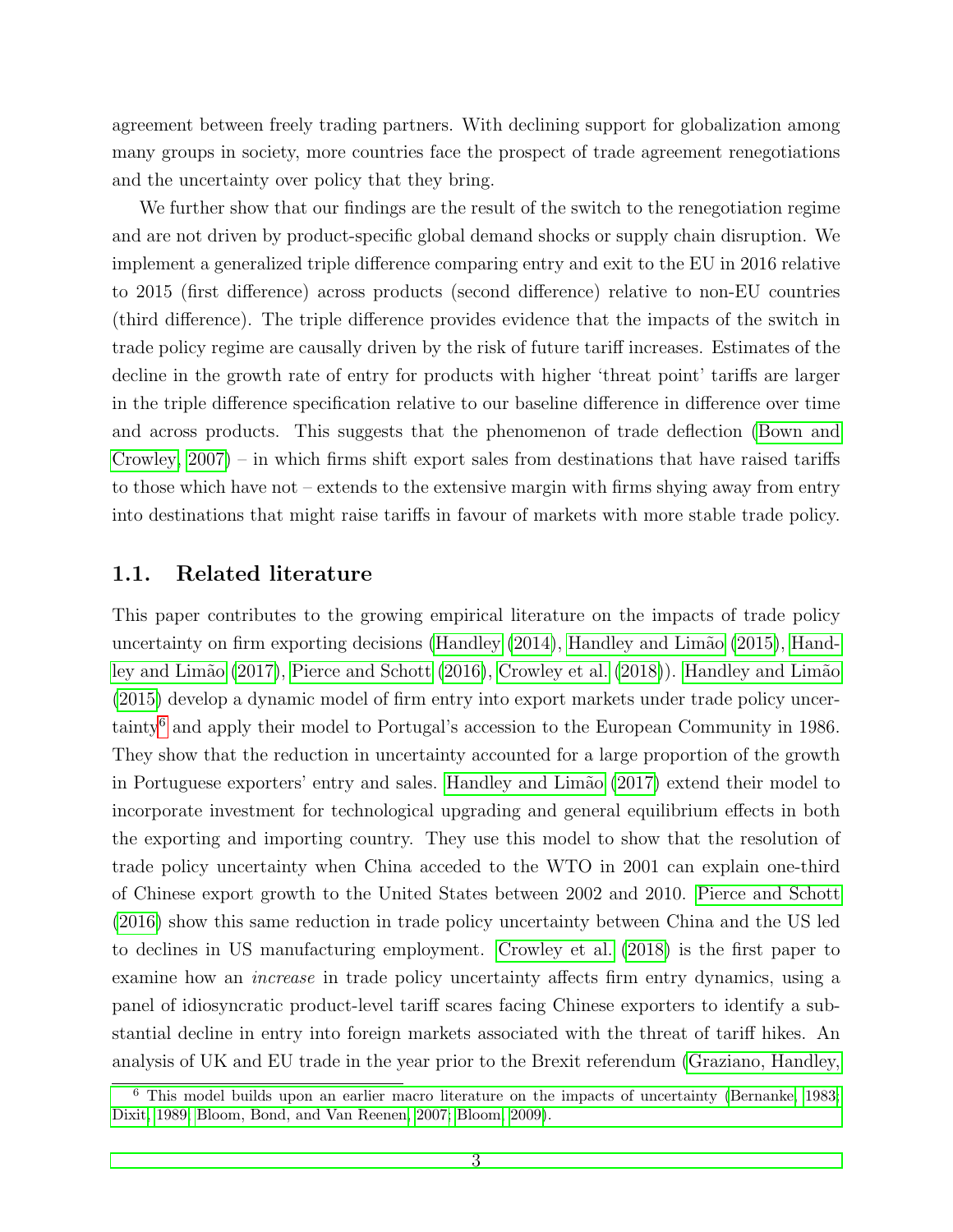[and Lim˜ao, 2018\)](#page-34-12) complements our post-Brexit analysis in finding that greater uncertainty corresponds to reduced trading activity.

Our paper is structured as follows. Section 2 describes the institutional framework of the Brexit referendum and the theoretical model. Section 3 outlines the empirical models. Section 4 introduces the data and describes the measurement of firm exporting decisions. Section 5 presents the empirical results and Section 6 concludes.

## 2. Renegotiation of the terms of UK-EU trade

Changes to the level of tariffs or the likelihood that a country's tariff schedule will persist into the future represent a switch in the trade policy regime. The Brexit vote of 23 June 2016 initiated a 'renegotiation regime' – a period of heightened uncertainty about future trade policy between the UK and EU characterized by a change in the probabilities over the sets of possible future tariff schedules. The decision by the British electorate to end its long-standing participation in the European Union in favour of a new to-be-negotiated relationship surprised many – betting markets had placed the likelihood of a 'leave' outcome at around 30% for most of the preceding year (See Figure [1.](#page-10-0)) After June 2016, firms exporting from the UK to the EU faced two possible future trade policies with clearly defined tariff schedules: in the most liberal possible trade policy scenario the UK would retain tariff free access to the EU Customs Union; in the most restrictive, or 'threat point', trade policy scenario the UK would trade with the EU under the EU's WTO tariff schedule.

We use the model developed by Handley and Limão [\(2017\)](#page-34-2) as the main theoretical framework for our analysis. In this section, we briefly outline the necessary components of this model and derive our key empirical predictions.

#### 2.1. Firm entry into exporting under a renegotiation regime

The representative consumer in each country spends a fixed share of income on a homogeneous good and the remaining on a continuum of differentiated products, all of which are freely traded on world markets. For each differentiated product  $h$ , there is a continuum of monopolistically competitive firms each producing a variety  $v \in \Omega_h$ , where  $\Omega_h$  represents the set of varieties of product  $h$ . Consumers have constant elasticity of substitution preferences over varieties  $v$  within each differentiated product  $h$ , and the aggregate demand of product h is given by  $D_h = \left[\int_{v \in \Omega_h}(q_v)^{\frac{\sigma-1}{\sigma}} dv\right]^{\frac{\sigma}{\sigma-1}}$ . The optimal consumer demand for variety v is given by  $q_v = p_v^{-\sigma} P_h^{\sigma} D_h$ , where  $p_v$  is the price of variety v and  $P_h = \left[\int_{v \in \Omega_h} (p_v)^{1-\sigma} dv\right]^\frac{1}{1-\sigma}$  is the price index of product h. Consumer prices  $p_v$  include an ad valorem tariff  $\tau_h \geq 1$ , such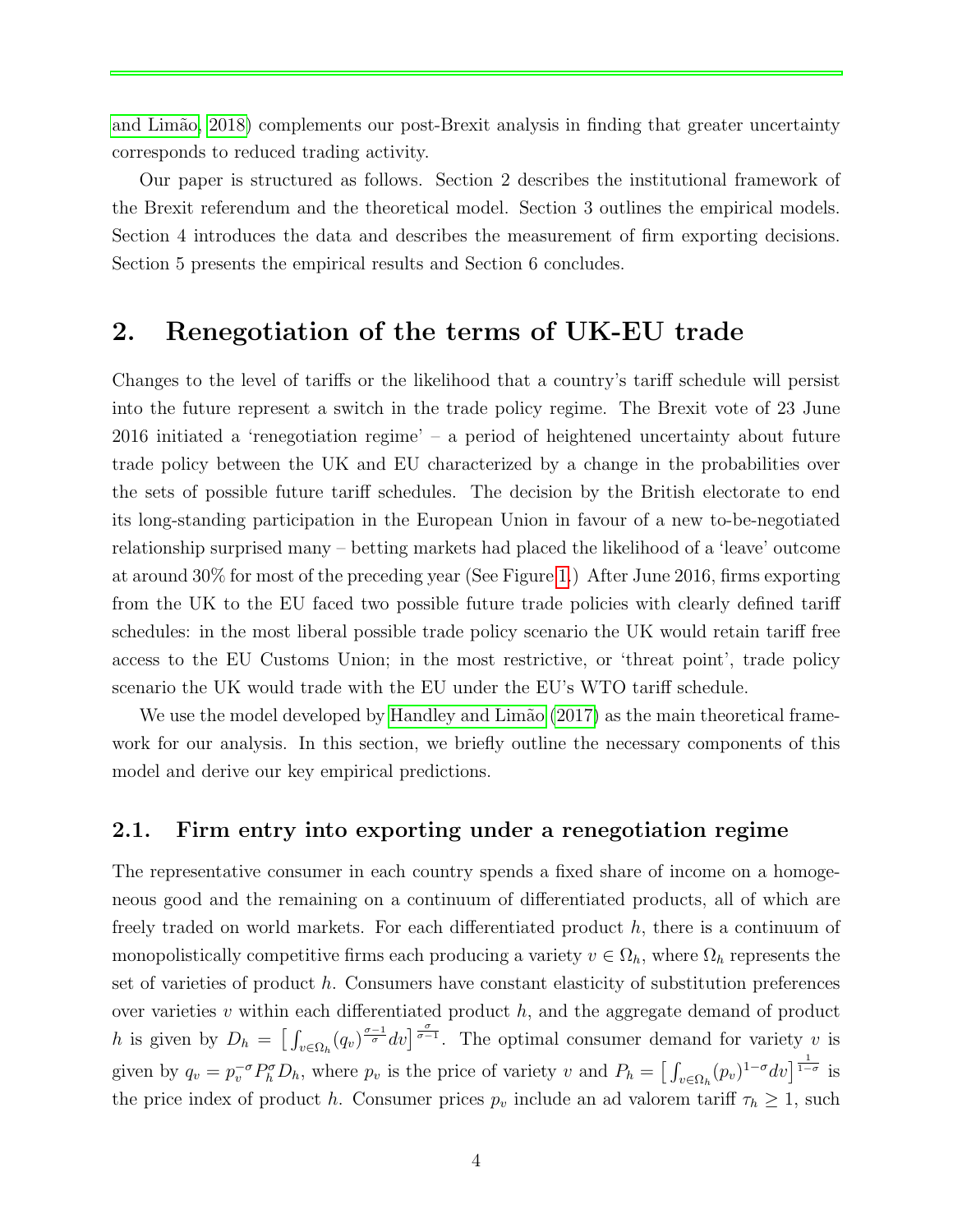that foreign exporters receive  $p_v/\tau_h$  per unit of good sold, whilst domestic producers face no taxes.

In what follows, we focus on the export decisions of firms in the home country to a foreign destination under uncertainty of different tariff states  $\tau_h(s)$ . Firms producing the same good h differ in their marginal cost of production,  $c_v$ , drawn from an inverse Pareto distribution. Upon entry in each state s, a firm set its optimal price  $p_v(s)$  to maximize operating profit taking the aggregate market conditions as given. The operating profit of an exporting firm selling variety  $v$  of product  $h$  is state contingent:

$$
\pi[\tau_h(s), M_h(s), c_v] = [\tau_h(s)]^{-\sigma} c_v^{1-\sigma} M_h(s)
$$
\n(1)

where  $M_h(s) = [(\sigma - 1)/\sigma P_h(s)]^{\sigma} D_h(s)$  is an aggregate demand shifter of product h. We assume that Britain is a small exporting country to the European Union and British exporters do not internalize their impact on price and demand in the destination country, such that  $M_h(s) = M_h$  for any s.<sup>[7](#page-6-0)</sup> Under this assumption, the profit under state s can be written as  $\pi[\tau_h(s), M_h, c_v] = \pi_h[\tau_h(s), c_v].$ 

Firms enter into exporting if the expected operating profit of entry outweighs the sunk entry cost,  $K_h$ . Firms discount the future profits at the rate  $\beta = (1 - \delta)(1 + r) < 1$ , which depends on the probability of an exogenous death shock  $\delta$  and the real interest rate r. When future trade policy is certain and given by  $\tau_h$ , the cost threshold of product h under which a firm enters the foreign market,  $c_h^{certain}$ , is given by:

$$
c_h^{certain} = \left[\frac{\tau_h^{-\sigma} M_h}{(1-\beta)K_h}\right]^{\frac{1}{\sigma-1}}
$$
\n(2)

where  $M_h = [(\sigma - 1)/\sigma P_h]^{\sigma} D_h$ .

#### 2.1.1. Firm exporting decisions under uncertain trade policy

Following Handley and Limão [\(2017\)](#page-34-2), we consider a world in which there are three possible policy states: free trade  $(s = FT)$ , renegotiation  $(s = R)$ , and non-zero tariffs in at least some sectors  $(s = WTO)$ . Both the free trade and WTO tariff states are absorbing states; this captures the idea that any agreements governing policy in these states are fully credible. Future trade policy in state R is uncertain; in this state, under on-going renegotiation, the current policy is zero tariffs in all sectors. However, in every period, with probability  $\gamma$ , the renegotiation will conclude and result in one of two possible outcomes. In the first

<span id="page-6-0"></span><sup>&</sup>lt;sup>7</sup>Handley and Limão [\(2017\)](#page-34-2) highlight that this assumption is not necessary for the qualitative nature of the empirical predictions, but simplifies the theoretical framework.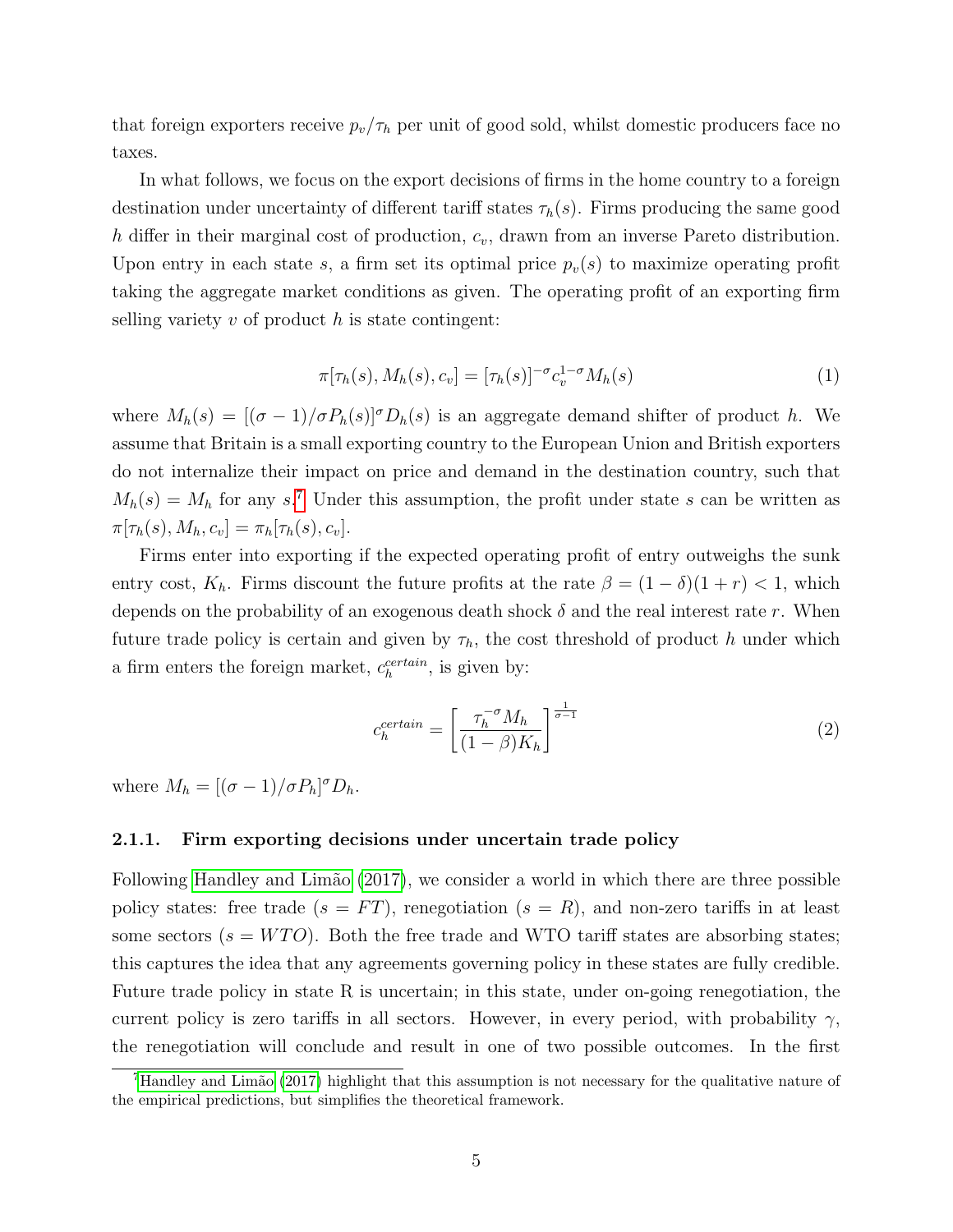possible outcome, free trade, the UK secures continued tariff free access to the EU market. This outcome occurs with probability  $\lambda_{FT}$ . The other possible outcome, WTO rules, is characterized by a collapse of negotiations between the UK and EU which results in UK exporters facing non-zero tariffs to export to the EU, specifically, the EU's WTO tariff schedule. This outcome occurs with probability  $\lambda_{WTO} = 1 - \lambda_{FT}$ .

During the uncertain renegotiation regime, firms face the decision of whether to enter and obtain the expected profits  $\Pi_{e,h}(\tau_h(R), c)$ , or to wait and obtain the expected profits  $\Pi_{w,h}(\tau_h(R), c)$ . The value of starting to export in the renegotiation state, R, for a firm with cost c exporting a product  $h$  is:

<span id="page-7-0"></span>
$$
\Pi_{e,h}(\tau_h(R), c) = \pi_h(\tau_h(R), c)
$$
  
+  $\beta \{ \gamma [\lambda_{WTO}\Pi_{e,h}(\tau_h(WTO), c) + (1 - \lambda_{WTO})\Pi_{e,h}(\tau_h(FT), c)]$   
+  $(1 - \gamma)\Pi_{e,h}(\tau_h(R), c) \}$  (3)

where the first term on the right hand side is the per-period profit from exporting during the current period and the second term is the discounted value of being an exporter in the renegotiation state. The second term is a probability weighted average of the value of being an exporter if renegotiation (and the associated tariff-free access) continues (which occurs with a probability  $(1 - \gamma)$  and the value of being an exporter if the negotiations conclude (which occurs with a probability  $\gamma$ ). If negotiations conclude in the next period, the value of being an exporter is given by  $\Pi_{e,h}(\tau_h(WTO), c)$  if the final result is no deal on tariffs (occurring with probability  $\lambda_{WTO}$ ) and is given by  $\Pi_{e,h}(\tau_h(FT), c)$  if the negotiations result in an agreement for continued free trade. The key concern of an exporter during the renegotiation state is that there is a  $\gamma \lambda_{WTO}$  probability that tariffs will be raised in the next period to a permanently higher level,  $\tau_{WTO}$ .

The value of waiting during the renegotiation state  $R$  is:

$$
\Pi_{w,h}(\tau_h(R), c) = 0
$$
  
+  $\beta \left[ \gamma \left( \lambda_{WTO} \Pi_{w,h}(\tau_h(WTO), c) + (1 - \lambda_{WTO}) \max \{ \Pi_{e,h}(\tau_h(FT), c) - K, \Pi_{w,h}(\tau_h(FT), c) \} \right) + (1 - \gamma) \Pi_{w,h}(\tau_h(R), c) \right]$  (4)

where the first term on the right hand side captures the zero profits obtained in the current period by not entering into exporting (because the firm does not export in the current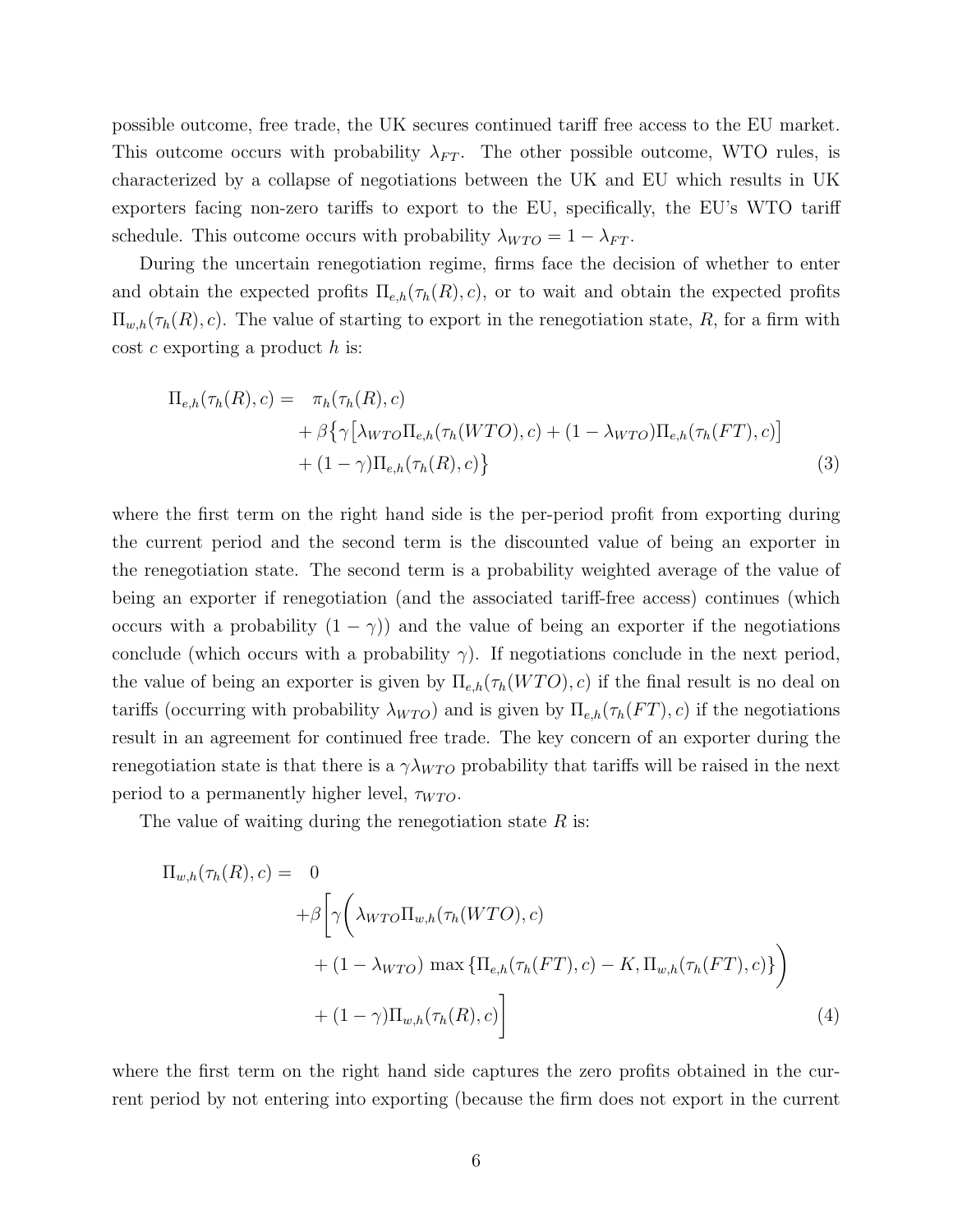period) and the second term is the discounted value of waiting to export during renegotiation. Similar to [\(3\)](#page-7-0), the second term in square brackets can be broken down into the final term,  $\Pi_{w,h}(\tau_h(R), c)$ , which is the value of waiting if renegotiation continues (occurring with probability  $1 - \gamma$ ) and the discounted value of waiting if negotiations terminate in the next period. There are two possibilities if the renegotiation concludes. With a probability of  $\lambda_{WTO}$ , no deal is agreed and the firm receives the value of waiting given WTO tariffs are imposed,  $\Pi_{w,h}(\tau_h(WTO), c)$ . Alternatively, with a probability of  $1 - \lambda_{WTO}$ , the negotiations conclude with an agreement for tariff-free trade and the firm receives the larger of the value of exporting less the fixed cost of entering given free trade,  $\Pi_{e,h}(\tau_h(FT), c) - K_h$ , and the value of waiting given free trade,  $\Pi_{w,h}(\tau_h(FT), c)$ .

In this model, for a given state s, there is a threshold value of the marginal cost,  $c_h^U(s)$ , such that the marginal firm with this cost is indifferent between entering and waiting. The threshold marginal cost for entry during renegotiation,  $c_h^U(R)$ , is defined by the following indifference condition:

$$
\Pi_{w,h}(\tau_h(R), c_h^U(R)) = \Pi_{e,h}(\tau_h(R), c_h^U(R)) - K_h.
$$
\n(5)

The key testable implications of the effect of renegotiation of a trade agreement on firm entry into (and exit from) exporting relate to (1) the magnitude of the 'threat point tariffs' that exporters would face under the no deal WTO outcome, (2) the probability the renegotiation will conclude  $(\gamma)$ , and  $(3)$  the probability that renegotiation will terminate without an agreement to trade freely  $(\lambda_{WTO})$ .<sup>[8](#page-8-0)</sup>

1. Threat point tariffs: If the renegotiation breaks down, the EU's WTO tariff schedule provides the 'threat point' tariffs that UK exporters would face. A higher threat point tariff  $\tau_h(WTO)$ , holding other parameters constant, is associated with a lower expected return to exporting if the state  $s = WTO$  is realized; this implies a larger real option value of waiting and a lower cost cutoff for entry. Cross-sectionally, products facing higher threat point tariffs will have lower cost cutoffs than products facing low or zero

$$
c_h^U(R)/c_h^{certain} = U(\omega_h, \gamma) = \left(\frac{1 + u(\gamma)\omega_h}{1 + u(\gamma)}\right)^{\frac{1}{\sigma - 1}}
$$

where  $\omega_h = (\tau_h(WTO)/\tau_h(R))^{-\sigma}$  is the ratio of operating profits in the high tariff state relative to the uncertain state, and  $u(\gamma) = \gamma \lambda_{WTO} \beta/(1-\beta)$  is the expected spell in the high tariff state.

<span id="page-8-0"></span><sup>&</sup>lt;sup>8</sup>Handley and Limão [\(2017\)](#page-34-2) show that there is a distinct cutoff  $c_h^U(s)$  for each  $\tau_h(s)$  that determines whether a firm enters into exporting. The cutoff in the uncertain renegotiation state,  $c_h^U(R)$ , is proportional to the cutoff in a certain policy state with the same applied tariffs as the renegotiation state,  $c_h^{certain}$ , by an uncertainty factor  $U(\omega_h, \gamma)$ , where  $\gamma$  is the probability of renegotiation concluding and trade policy shifting into one of the two outcome states: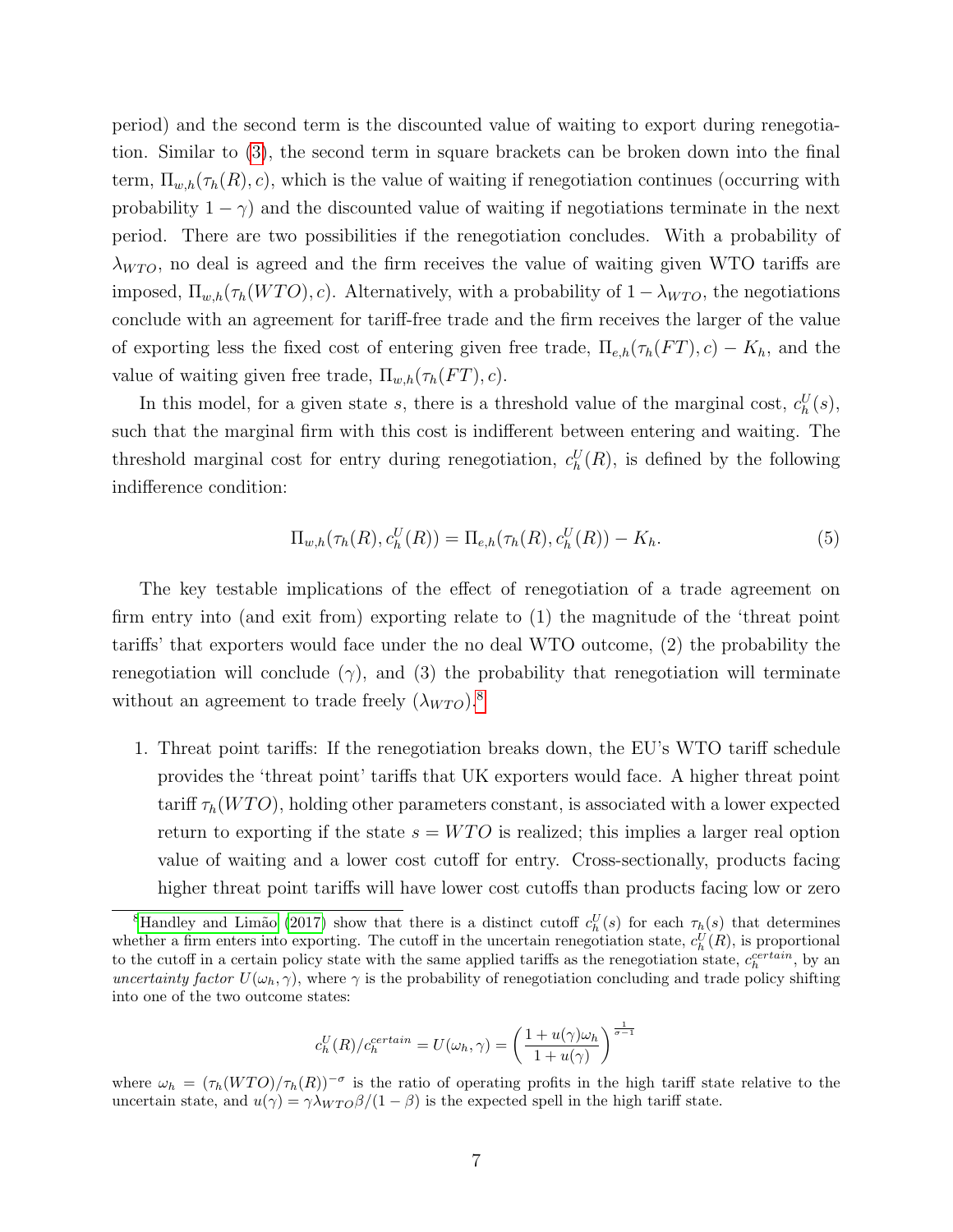tariffs. Thus, among firms facing higher threat point tariffs, only the most productive will enter.

- 2. Probability of concluding the renegotiation: An increase in the probability of concluding the renegotiation,  $\gamma$ , holding other parameters constant, increases the option value of waiting and thus lowers the cost cut-off for entry. Hence an increase in this probability reduces entry by higher cost firms.
- 3. Probability of terminating the renegotiation with no deal: An increase in the probability of the renegotiation breaking down and terminating with no deal,  $\lambda_{WTO}$ , holding other parameters constant, increases the option value of waiting and thus lowers the cost cutoff for entry. Hence an increase in the probability of terminating with no deal reduces entry by higher cost firms.

Firms will also exit from exporting in response to an increase in trade policy uncertainty. Firms that experience the exogenous death shock with probability  $\delta$  exit, but have the opportunity to re-enter. A change in exit will be observed during the renegotiation state as firms hit with a death shock whose costs lie between the new and old cutoffs choose not to re-enter.

## 2.2. Empirical predictions

The vote by the British public to leave the European Union was unexpected by forecasters and the markets. Figure [1](#page-10-0) shows the market implied probability that the British public would vote to 'leave' the EU in the year leading up to the Brexit referendum on 23rd June 2016.[9](#page-9-0) The market implied probability that Britain would vote to leave the European Union averaged 30.5% and did not exceed 40% in the year leading up to the referendum, and implied that there was just a 12% chance that the British public would vote to leave on the day of the referendum. The market implied probability that Britain would vote to leave the EU is not available for after the 23rd June 2016, as the betting markets suspended these odds. This suspension implies that markets believed with 100% certainty that the UK would renegotiate its trade relationship with the EU.

<span id="page-9-0"></span><sup>&</sup>lt;sup>9</sup>The market implied probability takes the odds provided by Betfair and converts them to the market implied probability. We would like to thank Oliver Wood from the Bank of England for providing us with the time series of these odds and market implied probability.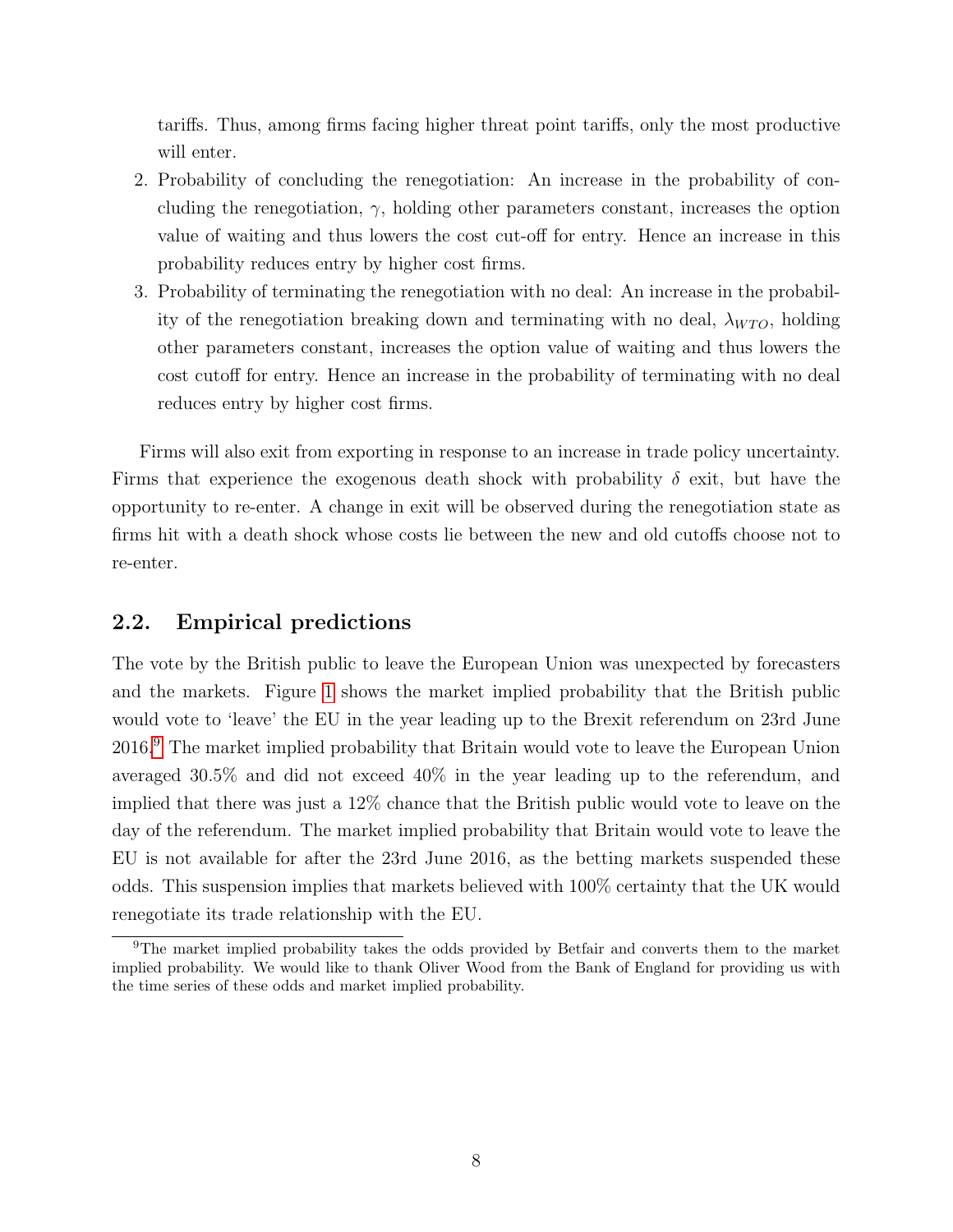

<span id="page-10-0"></span>Fig. 1. Market implied probability that Britain would vote to leave the EU

The commencement of renegotiation between the UK and EU implies changes in behaviour by UK firms.

Prediction 1. Firm-product entry: Products facing higher threat point tariffs will experience decreased entry relative to products facing lower threat point tariffs.

Products facing larger threat point tariffs will experience greater declines in firm entry into exporting. The increased trade policy uncertainty lowers the entry cutoff in product  $h$ from  $c_h^U(R)$  in the pre-referendum period to  $c_h^{U'}(R)$  during the renegotiation period, with  $c_h^{U'}(R) < c_h^{U}(R)$ . This is driven by two effects working in the same direction: the renegotiation regime raises the expected mean level of future tariffs facing exporters; and the increased uncertainty generates a *pure risk* effect by raising the real option value of waiting to enter.<sup>[10](#page-10-1)</sup>

<span id="page-10-1"></span><sup>&</sup>lt;sup>10</sup>The *pure risk* effect would be the only effect in the renegotiation state if the level of tariffs in the renegotiation state were equal to the expected mean of the future tariff  $(\tau_h(R) = (1 - \lambda_{WTO})\tau_h(FT) +$  $\lambda_{W T O} \tau_h(W T O)$ ); the increase in trade policy uncertainty would just be an mean-preserving increase in the variance of tariffs. However, for Britain, both effects are relevant as tariffs remain at zero during the renegotiation with the EU.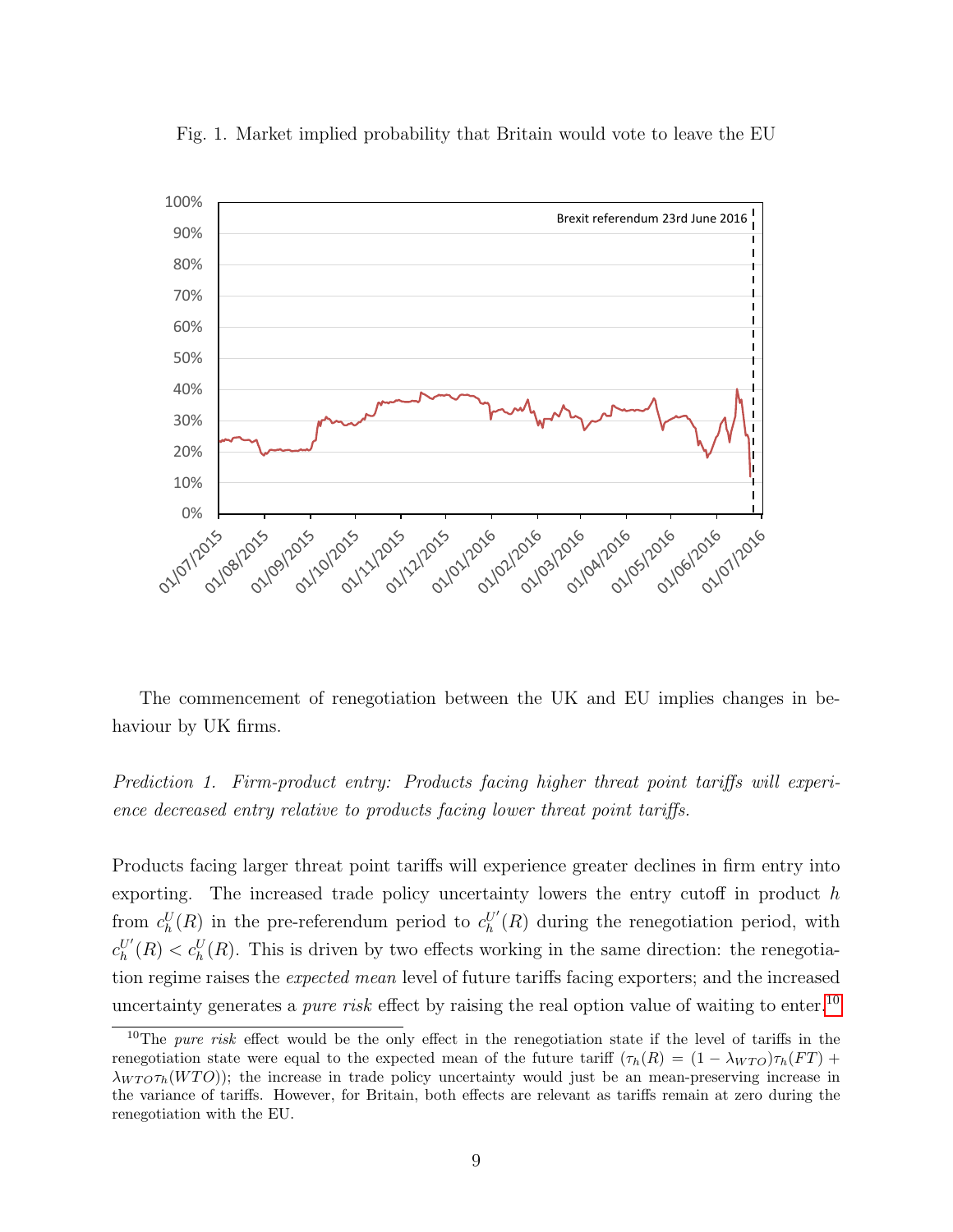All products are covered in the renegotiation and each product would face its respective threat point tariff if no trade agreement were concluded. The expected mean and pure risk effects lower the expected returns to entry more for products facing higher threat point tar-iffs and therefore lower the cost cutoffs for entry by a greater magnitude for these products.<sup>[11](#page-11-0)</sup>

Prediction 2. Firm-product exit: Products facing higher threat point tariffs will experience increased exit relative to products facing lower threat point tariffs.

Firms will exit in response to the increase in trade policy uncertainty, with greater exit in products facing higher threat point tariffs. Firms do not make an endogenous exit decision in the model, but firms hit by an exogenous death shock face a re-entry decision.[12](#page-11-1) Firms can (re)pay the sunk cost of entry into exporting and immediately re-enter, but as the cost cutoff for (re-)entry falls following a switch to a renegotiation regime, incumbent firms with  $c_h^{U'}(R) < c \leq c_h^{U}(R)$  will not re-enter. The fall in the cost cutoff is greater for products facing higher threat point tariffs, which will therefore experience a greater increase in exit following the switch to a renegotiation regime.

Prediction 3. Firm-product participation: Products facing higher threat point tariffs will experience a fall in the stock of exporters relative to products facing lower threat point tariffs.

The empirical predictions for firm entry (Prediction 1) and firm exit (Prediction 2) are both derived, directly and indirectly, from the change in the entry cutoff. These two predictions impact the total number of exporters in the same direction, implying that the total number of exporters of products with relatively higher threat point tariffs will fall by more.

## 3. Empirical model

We employ difference-in-difference models to assess the impact of trade policy uncertainty. We first implement a generalized difference-in-difference strategy by regressing the growth in exporters (entrants, exiters) of a disaggregated CN08 product to the EU in 2016 relative to 2015 (first difference) on the CN08 product's threat point tariff (second difference). We

<span id="page-11-0"></span> $11$ Handley and Limão [\(2017\)](#page-34-2) show that entry in the uncertain state is lower than if policy is deterministic,  $c_h^U(R) < c_h^{certain}$  if and only if tariff increases are possible,  $\tau_h(WTO) > \tau_h(R)$  and  $u(\gamma) > 0$ .

<span id="page-11-1"></span> $12$ An example of such an exogenous death shock would be the closure of a firm's distributor in a foreign country. When firms enter into exporting they pay the sunk cost of entry to set up distribution networks. If a firm's distributor closes, firms are faced with the choice of exiting from exporting, or to repay the sunk cost to find a new distributor in their foreign market.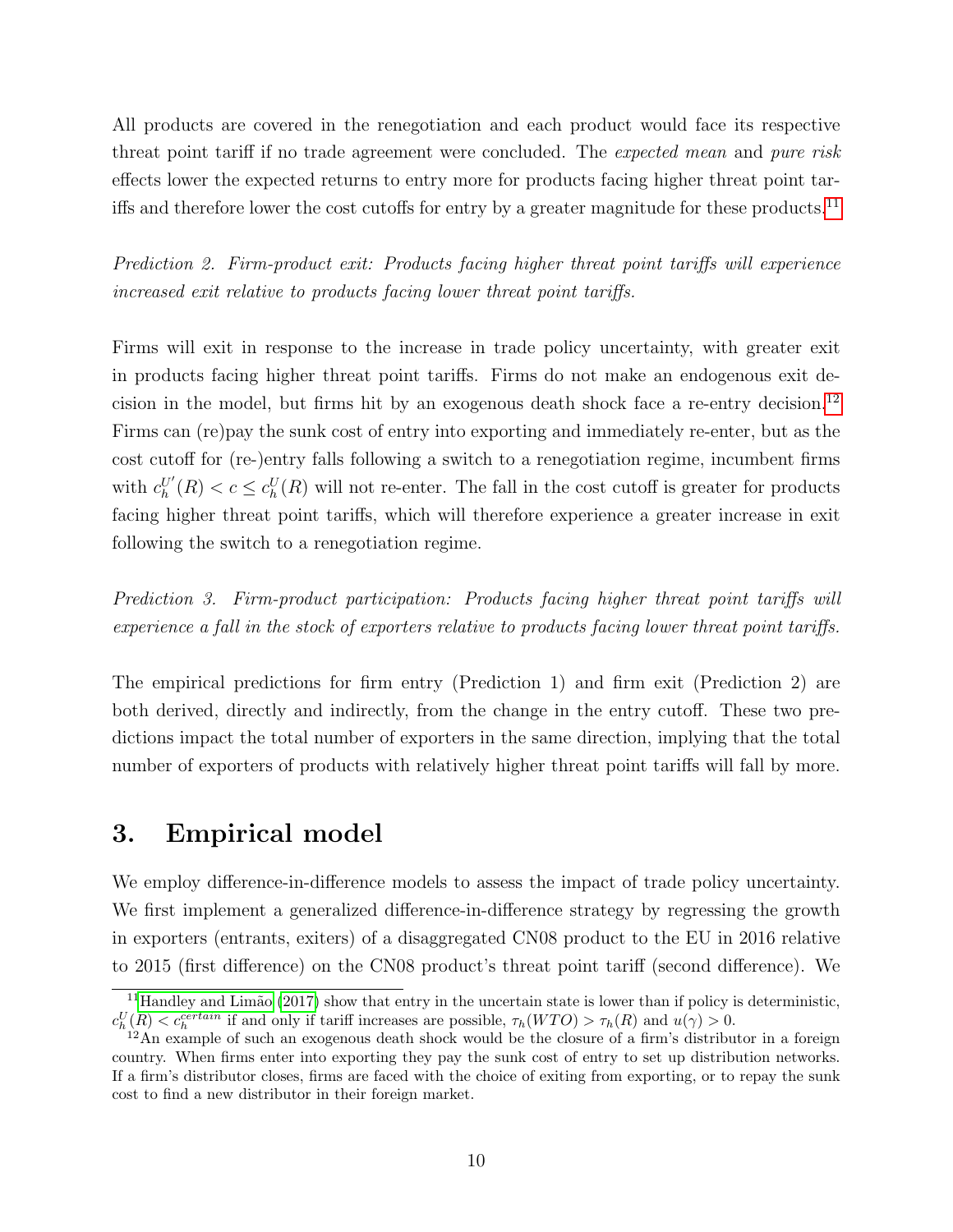then present the triple difference model in which we add a comparison of firms exporting to the EU relative to non-EU markets (third difference).

#### 3.1. Difference-in-difference model

We estimate the impact of the increased trade policy uncertainty across CN08 products on the extensive margin response of firms exporting from the UK to the EU in 2016 relative to 2015. We estimate the following regression:

<span id="page-12-1"></span>
$$
\Delta Y_{ht} = b_0 + b_1 \tau_h^{thread\,point} + \eta_{ht} \tag{6}
$$

where  $\Delta Y_{ht}$  represents the growth rate in the outcome variable Y (number of firm-product exporters, firm-product entrants, firm-product exiters) in product  $h$  in time  $t$ . The independent variable  $\tau_{h,t}^{thread\,point}$  is the threat point tariff faced by each product h, measured by the EU's WTO tariff for each product  $h^{13}$  $h^{13}$  $h^{13}$ 

#### 3.1.1. Controlling for exchange rate pass through sensitivity

The Brexit referendum did not just increase the probability of tariff increases and raise the level of trade policy uncertainty facing exporters from the UK. The immediate impact of the referendum was a depreciation in the value of sterling which fell by 15% against a trade weighted basket of currencies. This depreciation might have provided a boost to firms exporting from the UK through either increased competitiveness in international markets if firms adjust prices, or through increased profits if firms did not fully adjust prices and, instead, increased mark-ups. This raises a potential identification problem with [\(6\)](#page-12-1) if the results capture product-specific responsiveness to the exchange rate movements, rather than the cross-sectional variation in trade policy uncertainty. To control for the potential impact of exchange rate sensitivity we implement a two stage procedure. First, we estimate exchange rate pass through into UK export prices at the 2-digit HS sectoral level.

<span id="page-12-2"></span>
$$
\Delta_{z_{|hfd}} uv_{hfdt}^k = \alpha_e^k \Delta_{z_{|hfd}} e_{dt} + \Delta_{z_{|hfd}} X_{dt}' \alpha_x^k + \Delta_{z_{|hfd}} \epsilon_{hfdt}^k \tag{7}
$$

where k stands for the 2-digit HS sector;  $h, f, d$ , and t represent product, firm, destination country in the EU, and time period (year), respectively;  $uv_{hfdt}^k$  represents the unit value

<span id="page-12-0"></span><sup>&</sup>lt;sup>13</sup>We accept [\(Bartels, 2016\)](#page-33-8)'s arguments that the UK will be able to maintain its membership of the WTO if it leaves the EU Customs Union.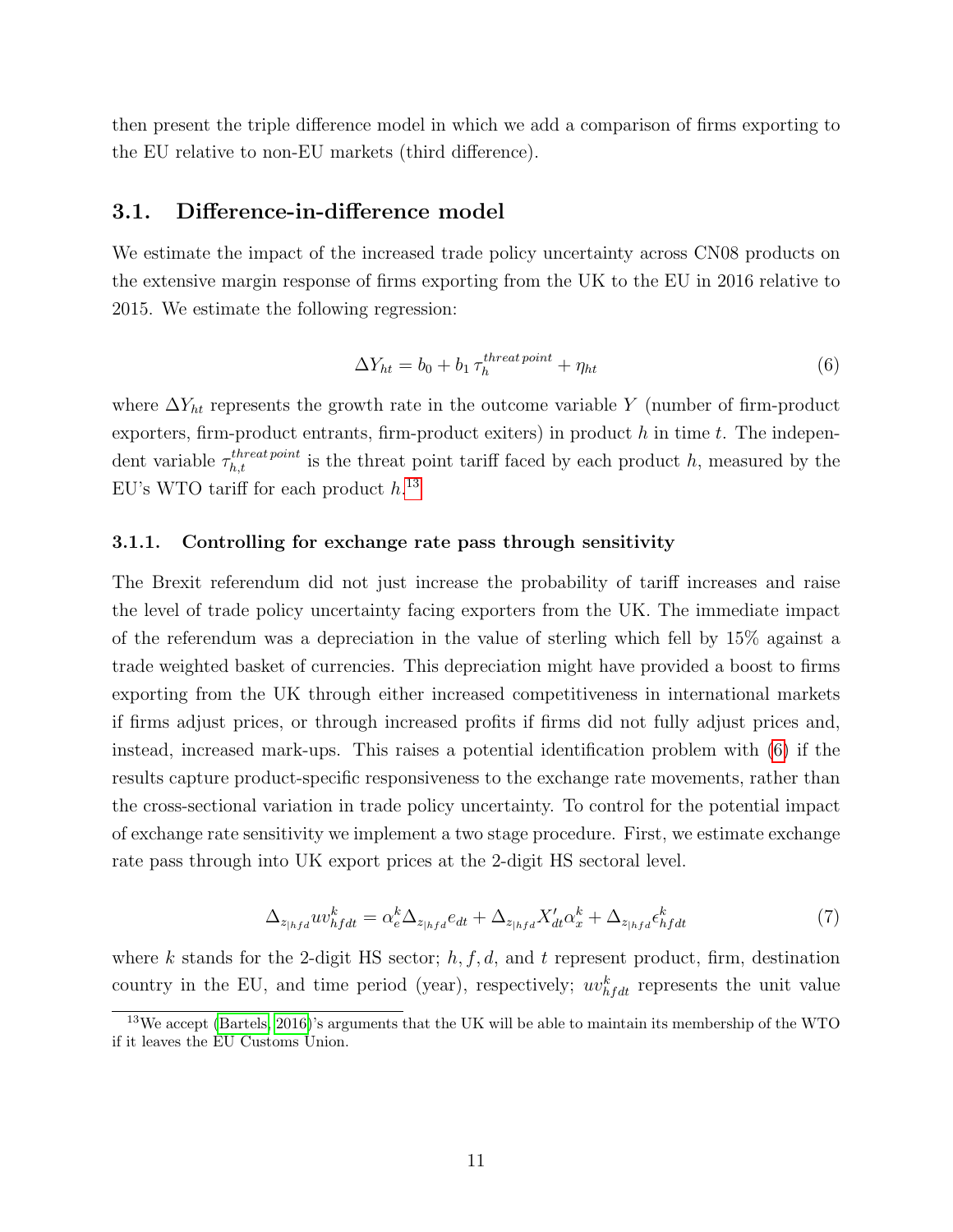denominated in sterling<sup>[14](#page-13-0)</sup>;  $e_{dt}$  is the sterling-destination country exchange rate where an increase of  $e_{dt}$  means an appreciation of the destination country currency; and  $X_{dt}$  is a vector of aggregate-level control variables including CPI. All variables enter our estimation equation in logarithms and  $\Delta_{z_{hfd}}$  denotes the z-period difference at the product-firm-destination  $level.<sup>15</sup>$  $level.<sup>15</sup>$  $level.<sup>15</sup>$ 

Estimates are based on the universe of UK exports to EU countries during the period 2012–2015 for exporters meeting the HMRC reporting threshold. Separately estimating [\(7\)](#page-12-2) for each sector gives  $k$  coefficients that measure the sectoral level sensitivity to exchange rate shocks. Our estimates suggest significant heterogeneity in the degree of exchange rate pass through across sectors as commonly found in the literature.

Second, we control for sensitivity to the exchange rate by including estimated values of  $\alpha_e^k$  in our estimating equation on firm entry and exit:

$$
\Delta Y_{ht}^{EU} = b_0 + b_1 \tau_h^{thread\,point} + b_2 \,\hat{\alpha}_e^k + \eta_{ht}.\tag{8}
$$

Industries more sensitive to fluctuations in the exchange rate should benefit more from the large depreciation following the announcement of the Brexit referendum result, shown by a positive (negative)  $b_2$  coefficient in the exporter and entry (exit) specifications.

## 3.2. Triple difference model

The observed cross-sectional variation in UK firms' exporting decisions could be driven by product-specific supply chain or global product-specific demand shocks, rather than trade policy uncertainty. To address this concern, we refine the identification of the trade policy uncertainty effect with a triple difference model. Products produced in the UK that require imported inputs could have experienced a cost shock in their upstream supply chain following the Brexit vote. Alternatively, the observed changes in firm exporting decisions across products could represent global product demand changes between 2015 and 2016, or expectations of greater domestic protection at the product level in UK markets post-Brexit.

To ensure that we have not captured these potentially confounding effects, we use a generalized triple difference specification where we compare the change in exporting decisions before and after the Brexit vote (first difference) by firms in the UK into the different CN08 EU product markets (second difference) with the change in exporting decisions by

<span id="page-13-0"></span><sup>&</sup>lt;sup>14</sup>HMRC reports the value of transactions denominated in sterling and two quantity measures (net mass and quantity) on a monthly basis. We aggregate the total quantity and value for sales by a firm of a CN08 product to a destination country within a year and calculate the unit value as total value divided by quantity in unit-quantity measures (e.g. units, pairs) whenever available and in kilos otherwise.

<span id="page-13-1"></span><sup>&</sup>lt;sup>15</sup>The z-period difference in estimating exchange rate pass through follows [Gopinath and Rigobon](#page-33-9) [\(2008\)](#page-33-9).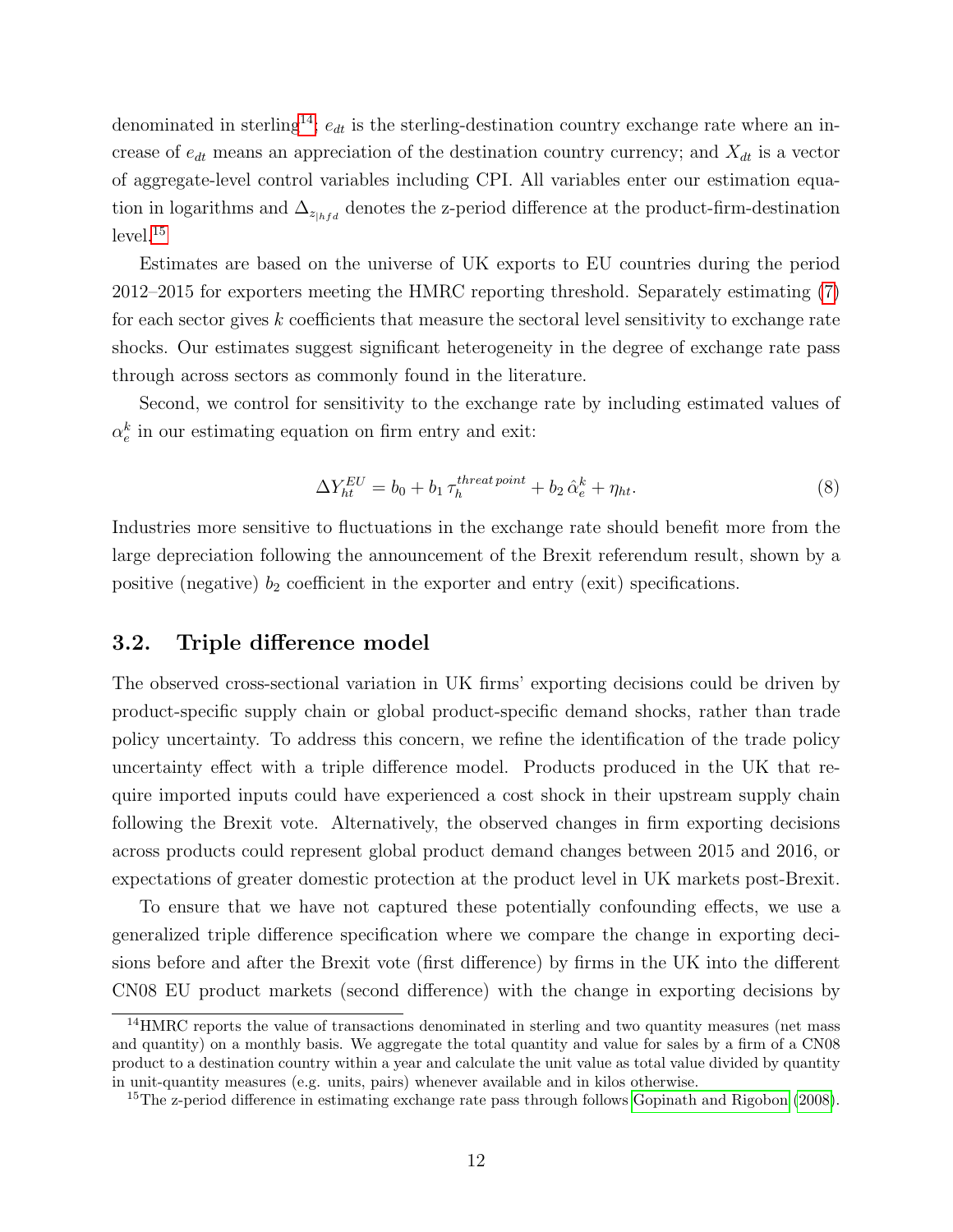UK firms into non-EU markets (third difference). Supply chain shocks and global product demand shocks will be common for products exported to both the EU and non-EU countries. Therefore the triple difference specification removes these confounding factors in the regression:

$$
\Delta Y_{ht}^{EU} - \Delta Y_{ht}^{non-EU} = b_0 + b_1 \tau_h^{thread \, point} + \eta_{ht} \tag{9}
$$

where  $\Delta Y_{ht}^{EU}$  and  $\Delta Y_{ht}^{non-EU}$  are the growth in the number of exporters, entrants, or exiters to EU markets and non-EU markets, respectively, between 2015 and 2016.

## 4. Data and measurement

The empirical analysis is conducted on a confidential microdataset of the universe of foreign transactions from Her Majesty's Revenue and Customs (HMRC) Overseas Trade Statistics [\(HMRC, 2017\)](#page-34-13) which incorporates tariff data at the 8-digits level from the WTO's Tariff Analysis Online [\(WTO, 2018\)](#page-35-2) and bilateral exchange rate data from the US Department of Agriculture [\(USDA, 2017\)](#page-35-3).

#### 4.1. UK customs data

HMRC Overseas Trade Statistics (OTS) reports exports at the product level for individual firms in two distinct datasets: the OTS EU Dispatches dataset and the OTS non-EU Exports dataset. The EU dispatches data includes monthly records of export value and quantity at the firm-product-destination-time level for UK firms whose exports to the EU exceed  $£250,000$  in a given calendar year.<sup>[16](#page-14-0)</sup> The non-EU exports dataset includes transaction level records of export value and quantity at the firm-product-destination-time level for all trade between the UK and non-EU foreign markets. We ensure a consistent concordance across the CN08 products over the sample period following [Pierce and Schott](#page-34-14) [\(2012\)](#page-34-14) and [Van Beveren,](#page-35-4) [Bernard, and Vandenbussche](#page-35-4) [\(2012\)](#page-35-4) and remove the HS98 and HS99 special trade categories to match to the tariff data.

<span id="page-14-0"></span><sup>&</sup>lt;sup>16</sup>The requirement to report exports at the detailed product level applies to firms whose total value of exports exceeds the Intrastat reporting threshold. Since 2009 the nominal value of the threshold for dispatches has remained fixed at £250,000 and therefore is constant over the time period of the analysis in this paper.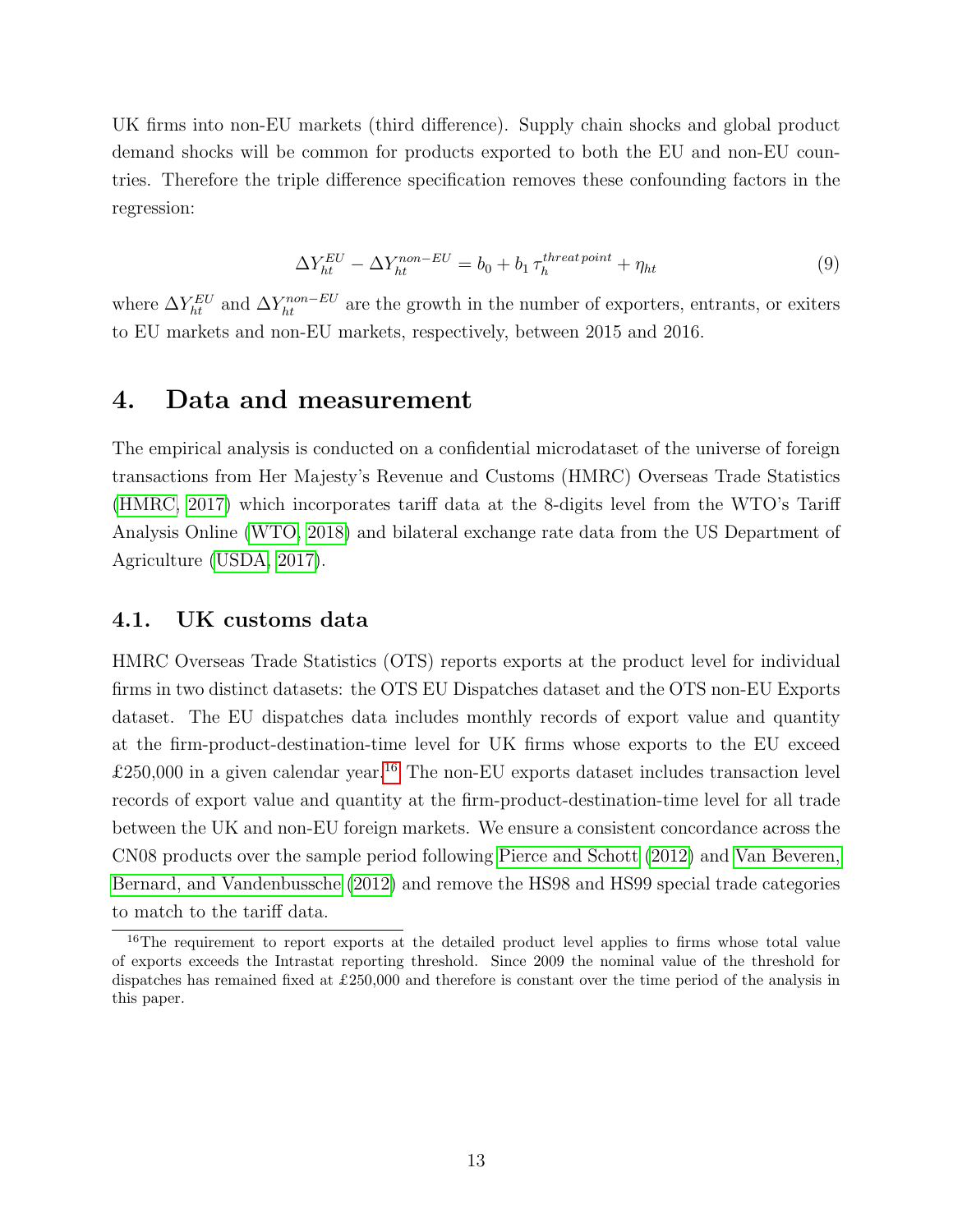#### 4.1.1. UK firm entry and exit into foreign markets

The focus of our analysis is on participation of UK firms in foreign markets. We divide the world into two destinations d, the EU and non-EU, and construct relevant statistics on participation in both of these destinations. For each time period, destination, and CN08 product category, we calculate the number of UK firms engaged in exporting to the destination, the number of UK firms newly entering a destination, and the number of UK firms exiting a destination.<sup>[17](#page-15-0)</sup> We define a firm f as exporting to destination d with a product h if the firm has a positive value of exports in time period  $t$  to any country in destination  $d<sup>18</sup>$  $d<sup>18</sup>$  $d<sup>18</sup>$  We define new entry by a firm with a product h to destination d in a year t in which a positive value for product h exports in t is recorded to destination d and the firm did not export the same product h to destination d in the previous year  $t-1$  (at least a 1 year break from exporting).<sup>[19](#page-15-2)</sup> Similarly, exit by a firm f of product h to destination d is defined in year t if a firm recorded zero value of exports for product h to destination d in time t after recording a positive export value in  $t-1$  to destination d of product h.

In Table [1](#page-15-3) we present descriptive statistics on the stock of exporters and flow of entrants and exiters of firm-products from the UK to the EU over 2013-2016 from the OTS data.[20](#page-15-4) The number of firm-product exporters from the UK to the EU has increased over the period from 337,072 in 2013 to 383,669 in 2016. There is considerable churn with around 100,000 firm-product entrants and around 85,000 firm product exiters in each year.

<span id="page-15-3"></span>

|              |     | Firms  | Firm-product | Firm-product | Firm-product |
|--------------|-----|--------|--------------|--------------|--------------|
| Export value |     |        | exporters    | entrants     | exiters      |
| 2013         | 146 | 21,263 | 337,072      | 96,328       | 87,407       |
| 2014         | 142 | 20,884 | 350,259      | 98,180       | 84,993       |
| 2015         | 129 | 21,092 | 367,107      | 102,002      | 85,154       |
| 2016         | 139 | 21,074 | 383,669      | 105,862      | 89,300       |

Table 1: Value and numbers of UK-EU exporters, entrants and exiters, 2013-16

Source: Calculations based on HMRC administrative datasets.

<span id="page-15-0"></span> $17$ The baseline analysis in this paper is conducted at the annual frequency. In tables [5](#page-27-0) and [6,](#page-28-0) we reproduce our analysis at the half-yearly frequency.

<span id="page-15-1"></span><sup>18</sup>Information on the country of destination is available to create firm-product-destination measures of exporting within the EU Customs Union. However, products are able to move freely within the Customs Union and this destination may not reflect the true market in which the good is sold. As the trade policy uncertainty shock of the Brexit referendum affected all of the markets within the Customs Union equally, we define all the countries within the EU Customs Union as one market.

<span id="page-15-2"></span><sup>19</sup>We present results using alternative definitions of firm-product entry based on 2 year and 3 year breaks in exporting in table [7](#page-32-0) of Appendix A.

<span id="page-15-4"></span><sup>&</sup>lt;sup>20</sup>Table [1](#page-15-3) accounts for the majority of value of UK-EU exports. Whilst the legal requirement for the Intrastat reporting threshold is that 93% of the value of trade must be recorded, comparisons with official statistics indicate that the £250,000 threshold captures 96-98% of the total value of UK exports to the EU.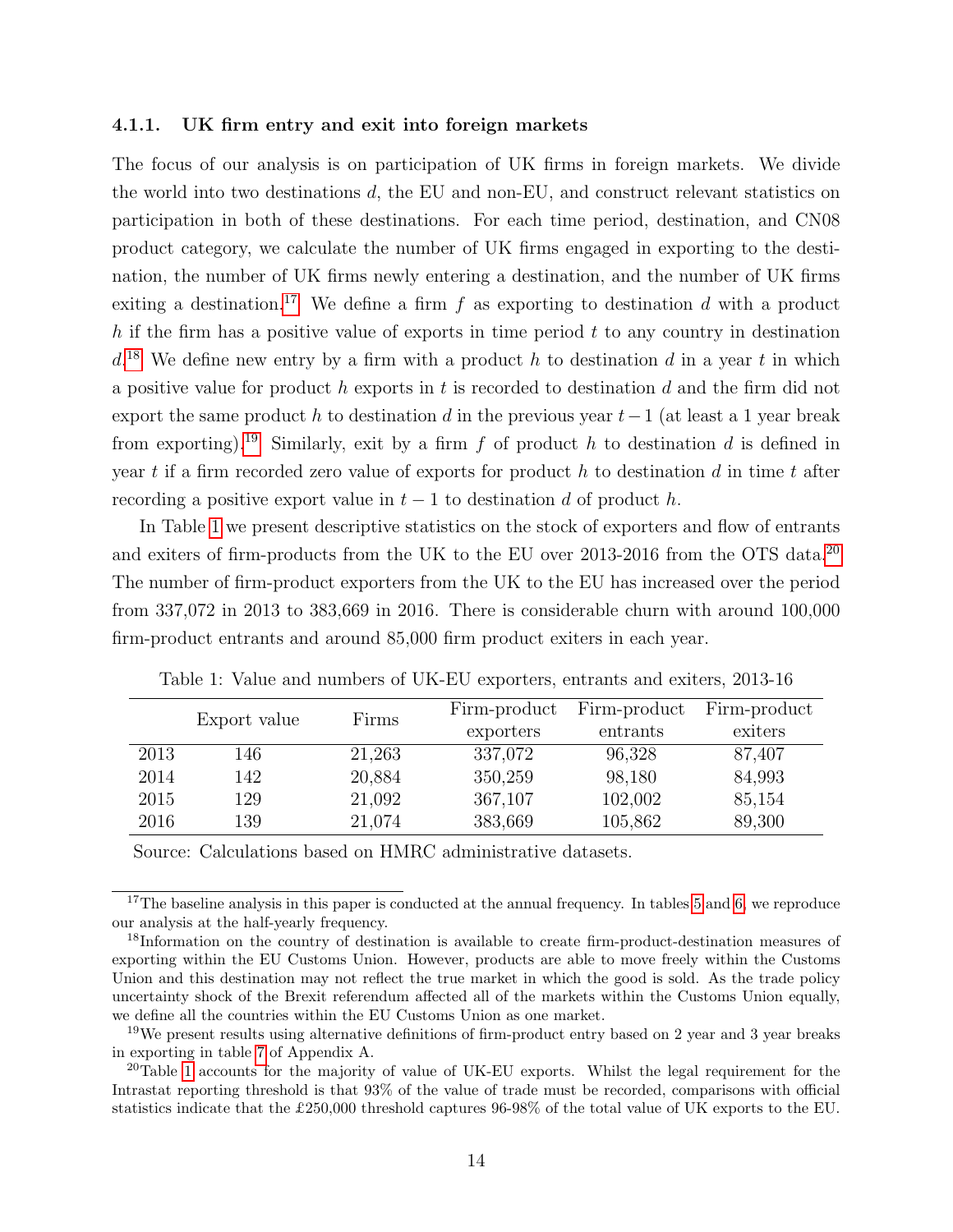#### 4.2. Growth rate of exporters, entrants, and exiters

We use the percentage point change in the growth rate of foreign market participation, new entrants, and exiters as our dependent variable, where our calculation of growth rates follows [Davis and Haltiwanger](#page-33-10) [\(1992\)](#page-33-10):

$$
\Delta Y_{ht} = \frac{2(Y_{ht} - Y_{ht-1})}{(Y_{ht} + Y_{ht-1})}
$$

where  $\Delta Y_{ht}$  is the growth in  $Y \in \{exports, entrants, exiters\}$  for product h in time t. This measure of growth lies in the interval  $[-2, 2]$ .<sup>[21](#page-16-0)</sup>

### 4.3. Exposure to trade policy uncertainty

We initially measure the level of trade policy uncertainty facing firms in each CN08 product category as the difference between the tariff a UK product would face if exported under WTO rules and the zero tariff it would face under continued free trade.

We next create a set of discrete measures of trade policy uncertainty based upon the level of the WTO tariffs. These discrete measures can capture any potential non-linear effects of increased tariff exposure. Products facing a zero tariff face 'zero' exposure; products facing ad valorem tariff rates of greater than zero, but less than or equal to 5%, face 'low' levels of uncertainty; products facing tariff rates of greater than 5%, but less than or equal to 10%, face 'medium' levels of uncertainty; products facing tariff rates of greater than 10%, but less than or equal to 15%, face 'high' levels of uncertainty; products facing tariff rates of greater than 15% face 'extreme' levels of uncertainty. We separately classify products facing 'specific duties' (e.g., duties defined as euros per tonne)<sup>[22](#page-16-1)</sup> and products that would face 'quotas' (i.e. products with tariff rate quotas reported in the EU's WTO schedule in the WTO's Tariff Analysis Online facility) if the UK were to trade with the EU under WTO rules.

#### 4.3.1. Distribution of UK-EU exporters across industries

The exposure of UK exporters to EU trade policy uncertainty is distributed across industries. Figure [2](#page-17-0) shows the count of products within firms exported to the EU and the total value of exports, by broad industry and trade policy uncertainty, in 2015. Figure [2](#page-17-0) shows that

<span id="page-16-0"></span> $^{21}$ This measure is preferred to the log growth rate for studying entry and exit when the variable of interest often takes a zero value in one of the two periods [\(Davis and Haltiwanger, 1992\)](#page-33-10). [Davis and Haltiwanger](#page-33-10) [\(1992\)](#page-33-10) show that the estimates from the log growth rate and the [Davis and Haltiwanger](#page-33-10) [\(1992\)](#page-33-10) growth measure are equivalent for small growth rates. Results based on the log growth rate are similar and are available upon request.

<span id="page-16-1"></span> $^{22}$ Products in this group include products facing specific duties as well as products facing compound tariffs with both an ad valorem and specific component, e.g., an ad valorem tariff plus a euros per tonne charge.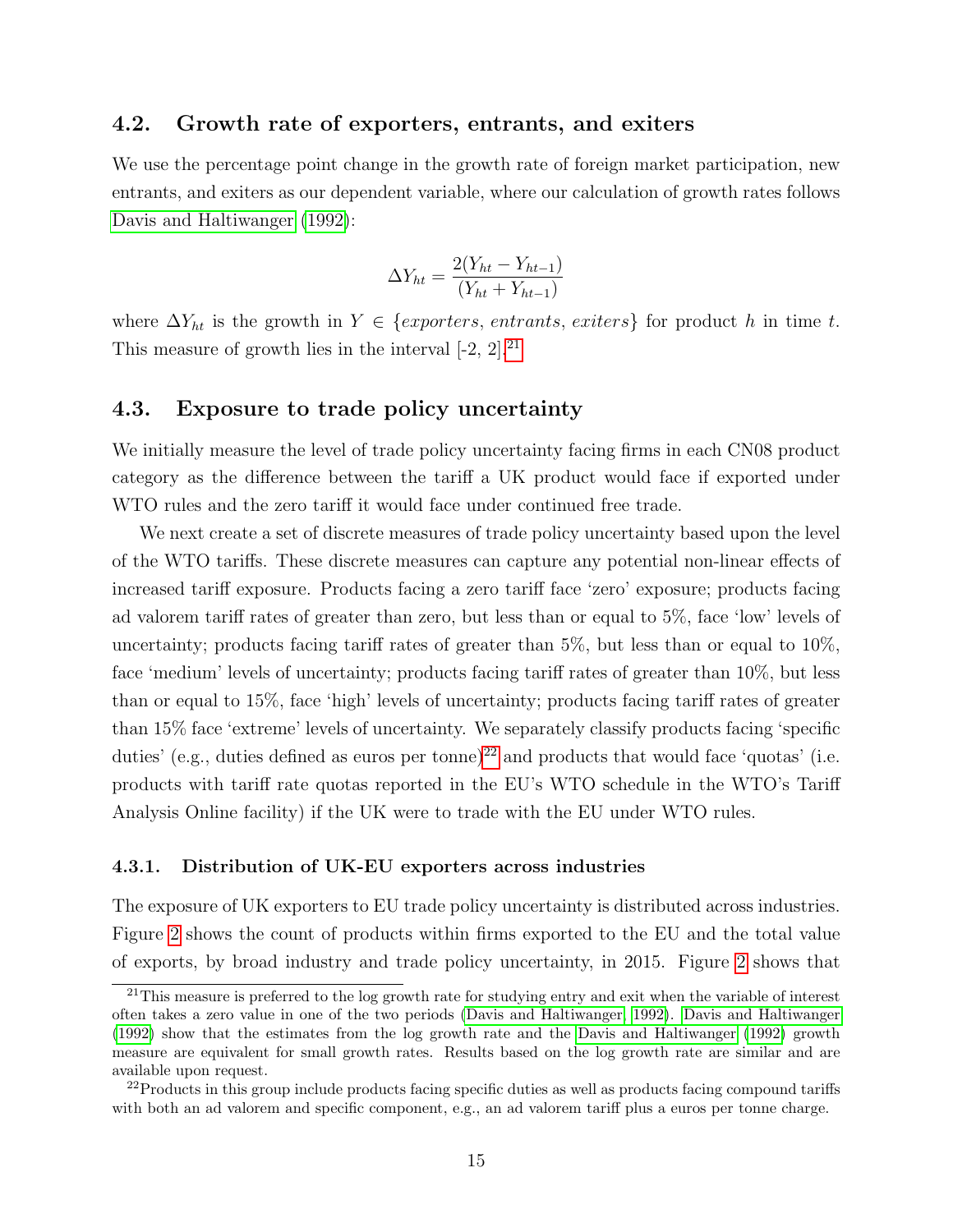

<span id="page-17-0"></span>Fig. 2. Trade policy risk under renegotiation by number of exporters and export value

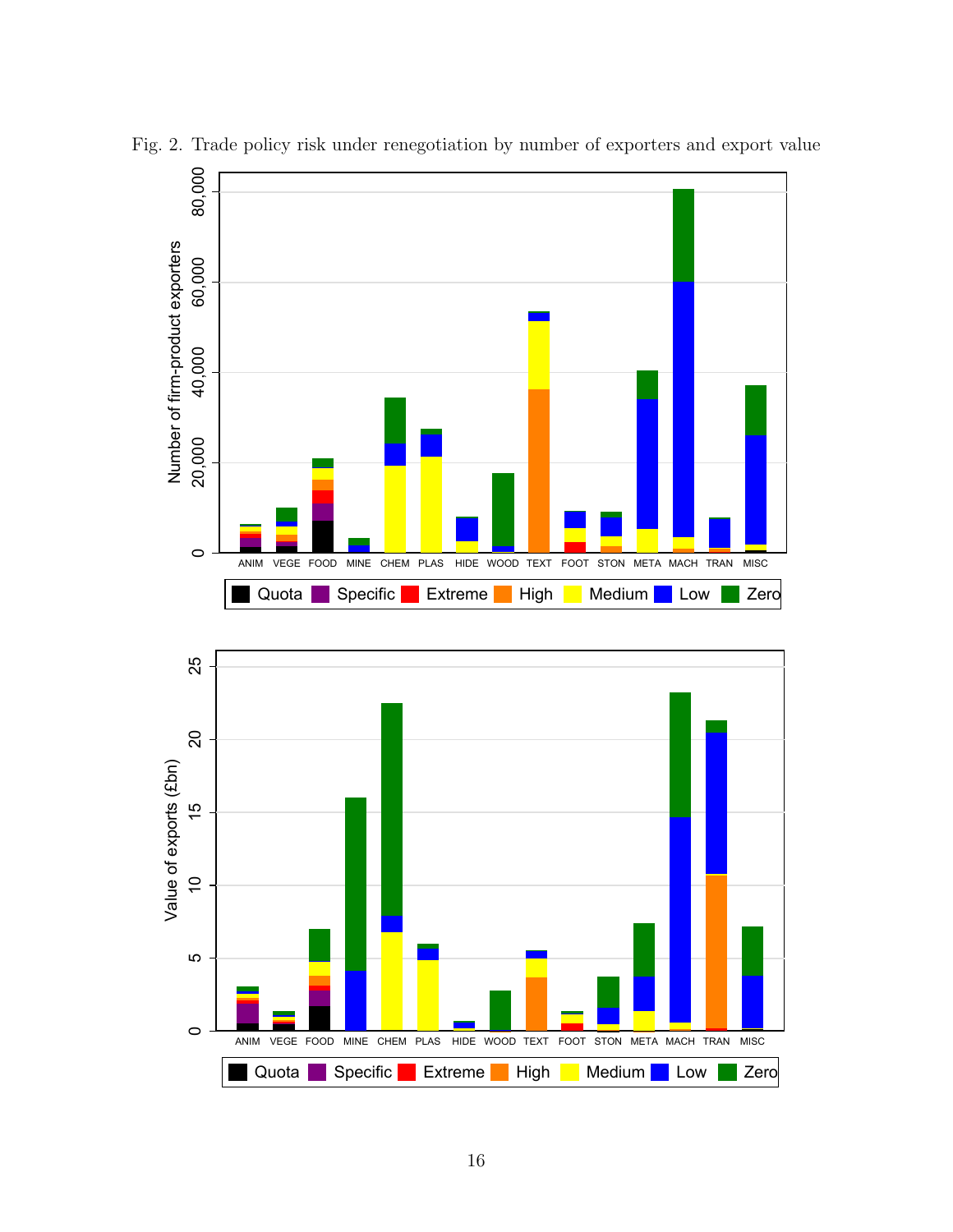

<span id="page-18-0"></span>Fig. 3. Trade policy risk under renegotiation by number of entrants and exiters

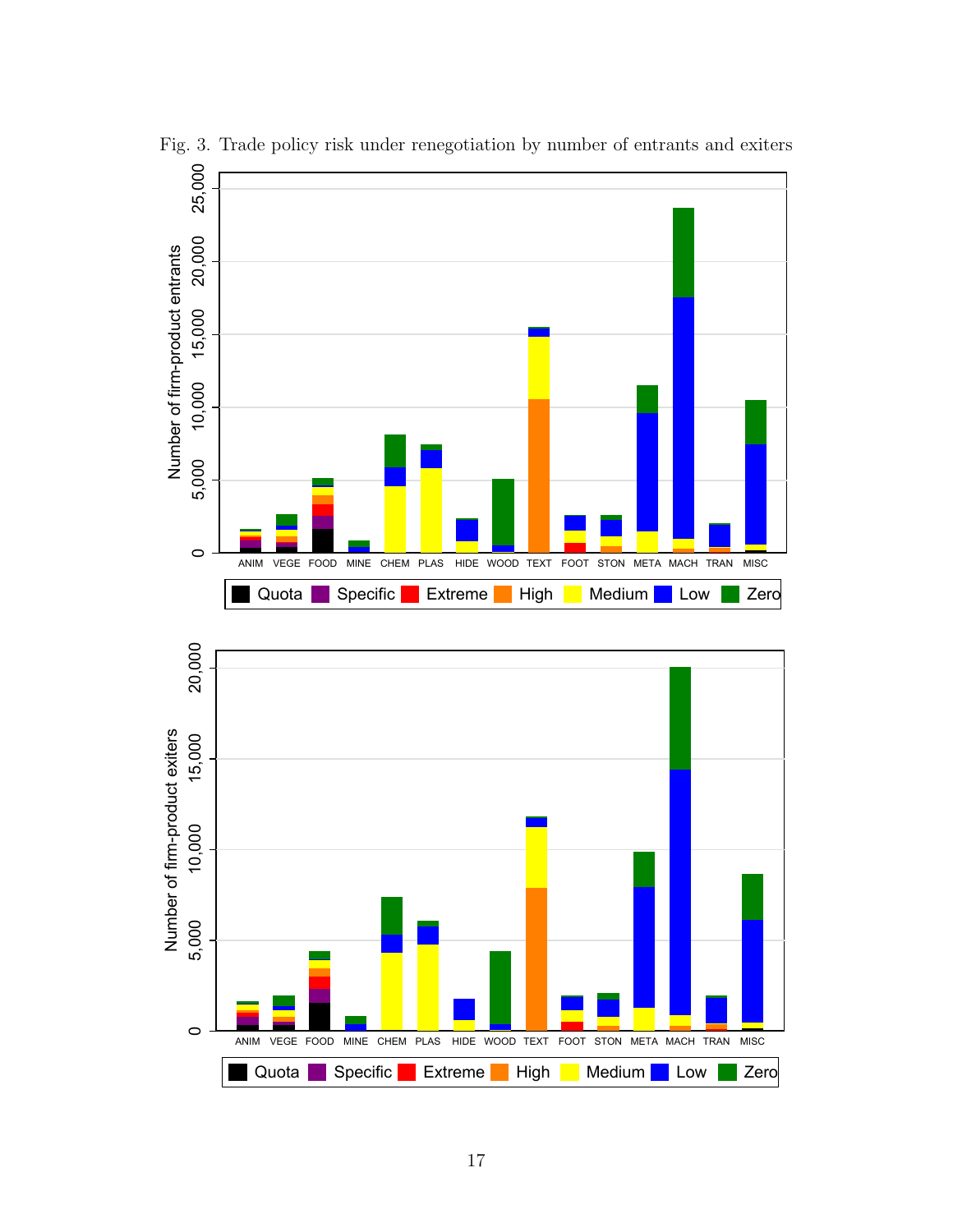a significant number and trade value of exporters face threat point tariffs or quotas. Of the 367,107 firm-product exporters to the EU in 2015, under renegotiation 1.8% would face 'quotas', 3.1% would face 'specific duties', 1.8% would face 'extreme' tariffs, 12.0% would face 'high' tariffs, 21.4% would face 'medium' tariffs, 39.4% would face 'low' tariffs, and 20.0% would face 'zero' tariffs.

Figure [3](#page-18-0) presents bar charts of the number of entrants and exiters at the level of a product within a firm in 2015. This figure documents significant churning in firm export dynamics, with high gross flows of entry and exit across all industries and tariff exposure categories. Across the product categories facing increased tariff risk, 102,002 (85,154) firm-products enter into (exit from) exporting to the EU in 2015, accounting for 27.8% (23.2%) of the total number of firm-products exporting to the EU in 2015.

## 5. Results

We estimate the impact of the trade policy uncertainty shock arising from the Brexit referendum on the extensive margin of UK firms. The strategy exploits cross-sectional variation in exposure to trade policy uncertainty across products arising because of the different WTO tariff rates these British products would face in the EU in the event that the UK and EU are unable to negotiate a new tariff-free trading arrangement post-Brexit. The main specification compares the annual outcomes for 2016 and 2015. Because the referendum took place on 23 June 2016, we also compare entry and exit in second half of 2016 to the second half of 2015 to more precisely target the timing of the uncertainty shock while controlling for any seasonal factors.

### 5.1. Uncertainty

We find that products exposed to increased trade policy uncertainty experienced decreased growth in entry and increased exit. Table [2](#page-20-0) presents the main results. Products facing exposure to higher threat point ad valorem tariffs, specific duties and quotas experienced a greater decrease in the growth rate of the number of firms exporting to the EU (column 1), a decrease in the growth rate of entry into exporting to the EU (column 2), and an increase in the growth rate of exit from exporting to the EU (column 3) between 2016 and 2015.

These results validate the model's prediction that higher trade policy uncertainty lowers the number of firms entering into exporting, where the point estimate indicates that a 1 percentage point rise in the threat point tariff reduces the growth rate of firm-product entrants by 1.1 percentage points (Panel A column 2). Higher trade policy uncertainty induces exit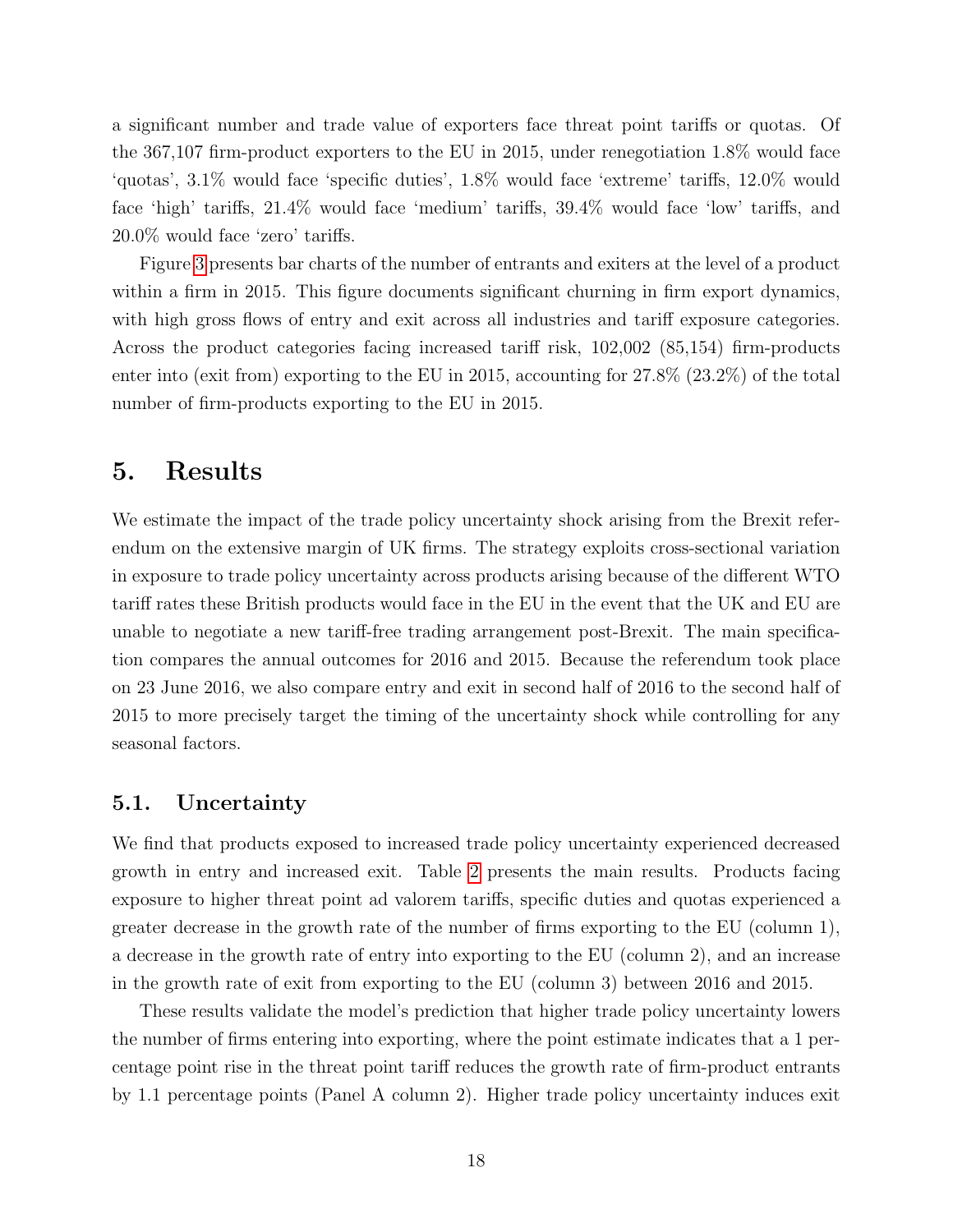|                              | (1)                    | (2)                   | (3)                  |
|------------------------------|------------------------|-----------------------|----------------------|
|                              | Firm-product exporters | Firm-product entrants | Firm-product exiters |
| Panel A                      |                        |                       |                      |
| Tariff rate                  | $-0.00344***$          | $-0.0105***$          | $0.00459**$          |
|                              | (0.00127)              | (0.00238)             | (0.00217)            |
| Quota                        | $-0.0770**$            | $-0.169***$           | $0.189***$           |
|                              | (0.0303)               | (0.0651)              | (0.0612)             |
| Specific duty                | $-0.0538**$            | $-0.204***$           | 0.0451               |
|                              | (0.0244)               | (0.0494)              | (0.0488)             |
| Constant                     | $0.0519***$            | $0.0813***$           | $-0.00160$           |
|                              | (0.00815)              | (0.0155)              | (0.0144)             |
| Observations                 | 8,804                  | 8,464                 | 8,140                |
| R-squared                    | 0.002                  | 0.005                 | 0.002                |
| Panel B                      |                        |                       |                      |
|                              |                        |                       |                      |
| Extreme threat point tariffs | $-0.0720**$            | $-0.224***$           | 0.0987               |
|                              | (0.0328)               | (0.0698)              | (0.0673)             |
| High threat point tariffs    | $-0.0277$              | $-0.132***$           | $0.102***$           |
|                              | (0.0181)               | (0.0360)              | (0.0341)             |
| Medium threat point tariffs  | 0.00431                | $-0.0137$             | 0.0251               |
|                              | (0.0147)               | (0.0303)              | (0.0295)             |
| Low threat point tariffs     | $-0.0120$              | $-0.0515*$            | $0.0605**$           |
|                              | (0.0145)               | (0.0285)              | (0.0267)             |
| Quota                        | $-0.0695**$            | $-0.162**$            | $0.208***$           |
|                              | (0.0314)               | (0.0673)              | (0.0633)             |
| Specific duty                | $-0.0464*$             | $-0.198***$           | 0.0640               |
|                              | (0.0258)               | (0.0523)              | (0.0515)             |
| Constant                     | $0.0444***$            | $0.0747***$           | $-0.0205$            |
|                              | (0.0116)               | (0.0230)              | (0.0217)             |
| Observations                 | 8,804                  | 8,464                 | 8,140                |
| R-squared                    | 0.002                  | 0.005                 | 0.003                |

<span id="page-20-0"></span>Table 2: Trade policy uncertainty and growth of exporters, entrants, and exiters, UK to the EU

Notes: Standard errors in parentheses with \*\*\*, \*\*, and \* indicating that the estimated parameter is statistically different from zero at the 1%, 5% and 10% level. All estimates from HMRC administrative datasets.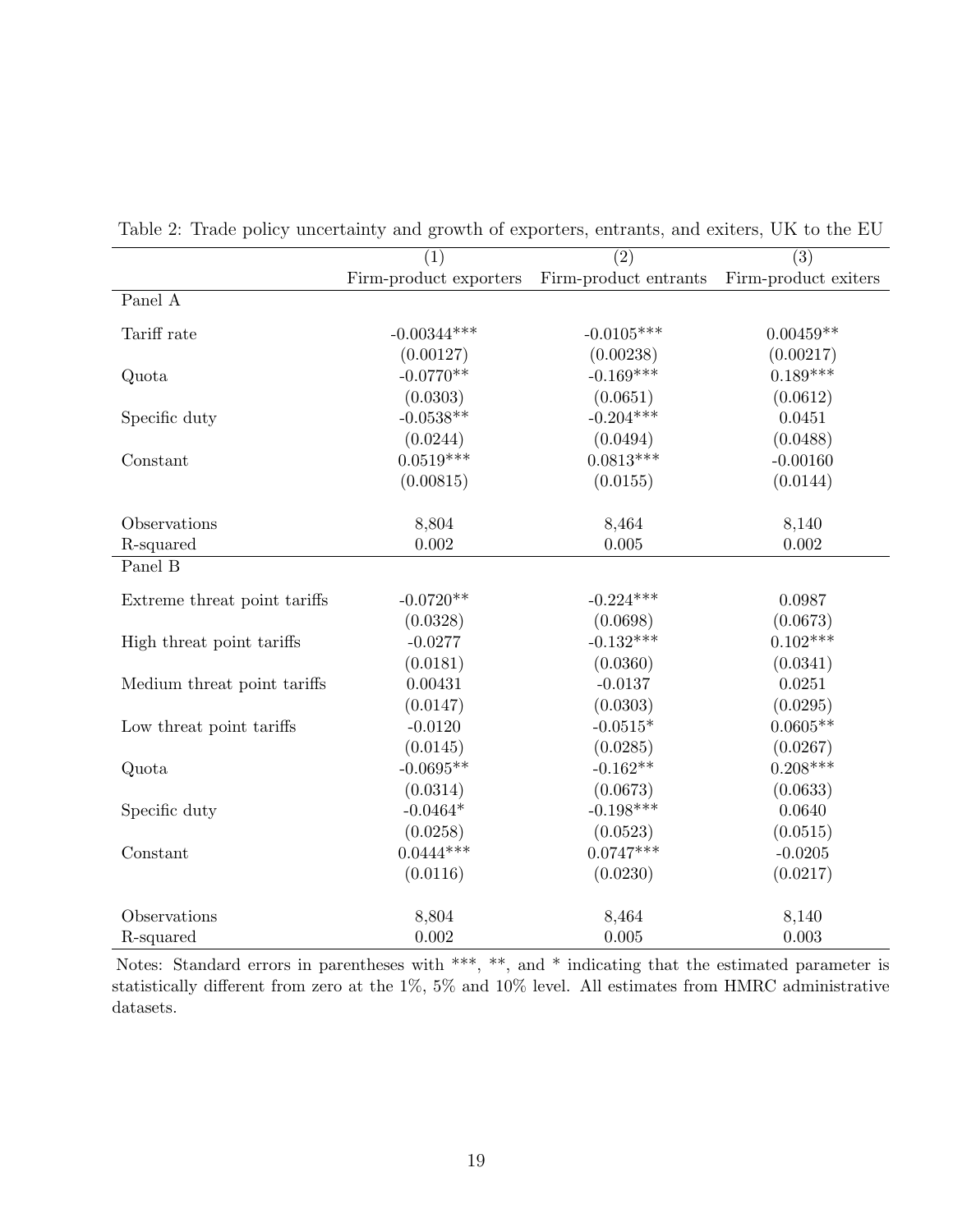from the EU; exit growth increases by 0.5 percentage point for each 1 percentage point rise in the threat point tariff (Panel A column 3). Altogether, a 1 percentage point increase in the tariff lowers the growth rate of the number of firms exporting that product by 0.3 percentage point (Panel A column 1). Panel A also presents results for products that would face specific duties and quotas under a breakdown of negotiations. We find that exposure to specific duties reduced the growth of entry by 20.4 percentage points and risk of a quota reduced the growth rate of entry by 16.9 percentage points, relative to the predicted baseline of zero trade policy uncertainty. We also find that exposure to quotas increased the growth rate of exit by 18.9 percentage points. Overall, exposure to specific duties and quotas reduced the number of exporters to the EU in 2016 relative to 2015. The magnitude of these non-ad valorem measures is large, indicating that UK firms perceive specific duties and quotas as significant barriers to export.

Results based on the five discrete categories of ad valorem tariff risk are presented in table [2](#page-20-0) Panel B. Products exposed to increasingly severe tariffs experience a larger decline in the growth of exporters (column 1), a larger decline in the growth of entry (column 2), and a larger increase in exit (column 3) relative to products facing no risk of a tariff increase. Exposure to higher threat point tariffs, categorized as high or extreme tariffs, generates the largest effects. Exposure to extreme threat point tariffs of over 15% is associated with a 22.4 percentage point fall in the growth rate of entrants (column 2) relative to products that face no risk of tariff increases. Exposure to high threat point tariffs, between 10% and 15%, generates a smaller, yet substantial 13.2 percentage point fall in the growth rate of entry and a 10.2 percentage point higher growth rate of exit relative to products facing no risk of tariff hikes.

In Panel B in table [2,](#page-20-0) we also present results for products that are exposed to specific duties and quotas; findings consistent with Panel A. Exposure to specific duties (quotas) reduced the growth of entry by 19.8 (16.2) percentage points, relative to the zero threat point tariff baseline in Panel B. We also find that exposure to quotas increased the growth rate of exit by 20.8 percentage points. The magnitude of the estimates of the impact on entry for specific duties and quotas are comparable to the impact of high and extreme threat point tariffs. The estimates for the impact of quotas on exit is significantly larger than the ad valorem estimates of the impact of exit.

Interestingly, the Brexit referendum only introduced trade policy uncertainty for some products. Products facing no trade policy uncertainty experienced a significant growth of 4.4% in the number of firms exporting to the EU in 2016 relative to 2015 (the constant in Panel B column 1). This was driven by entry growth that was 7.5% higher (column 2) for products that will continue to enjoy duty free treatment in the EU post-Brexit. This het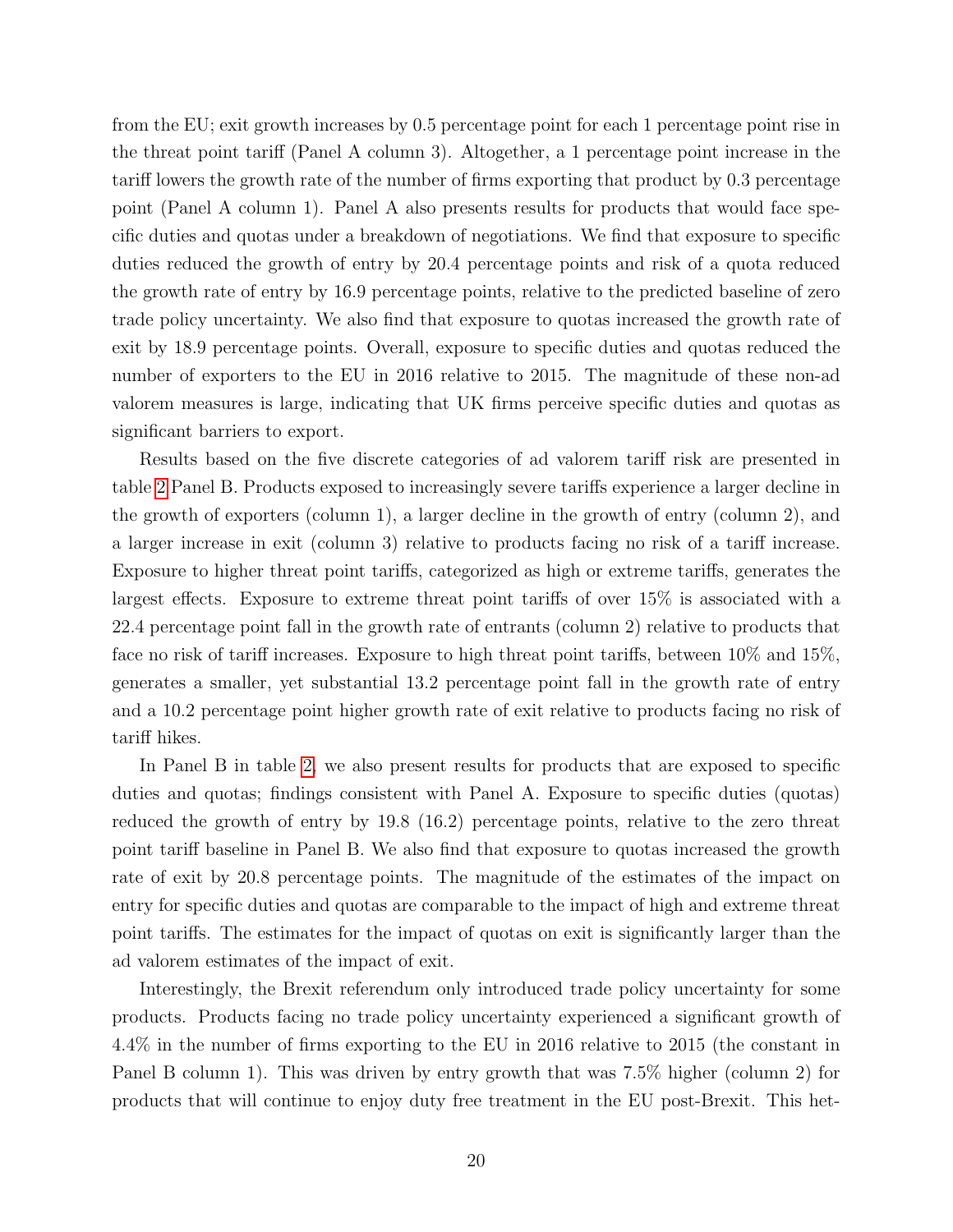erogeneity across products offers some insight into why aggregate statistics did not show a decline in aggregate export value or the number of exporters in 2016, despite the heightened trade policy uncertainty. The products which face no trade policy uncertainty grew significantly, which counterbalanced the negative impact that the heightened uncertainty had on firm entry and exit in products exposed to the high and extreme threat point tariffs. One possible reason for the rapid growth rate for entrants and fall in the growth rate of exiters is the large depreciation of sterling in 2016, which we explore further in section [5.2.](#page-23-0)

#### 5.1.1. Quantifying the impact of trade policy uncertainty

How important is uncertainty associated with the renegotiation of a trade agreement for current trade activity? We use the estimates from table [2](#page-20-0) to quantify the 'missing trade' following the Brexit vote in a partial equilibrium exercise. If UK exporters had been convinced that the EU would guarantee continued free trade in a post-Brexit agreement, we estimate that entry into exporting to EU markets would have been 5.0% higher in 2016 than the observed level of entry, whilst exit would have been 6.1% lower.

We use the estimates from panel B of table [2](#page-20-0) and the count of firm-products in each of the discrete tariff risk categories in 2015 in our calculations. For each non-zero tariff exposure category (quotas, specific duties, extreme, high, medium and low) we multiply the count of entrants (exiters) in the relevant category in 2015 with the associated tariff risk parameter to quantify the model predicted impact of trade policy uncertainty relative to a counterfactual in which there was no risk of tariff increases. We then sum the model predicted number of missing entrants (exiters) in each tariff exposure category to obtain an estimate that there were 5344 missing firm-product entrants in 2016. As 105,862 firm-products actually entered into exporting to the EU in 2016, this implies that if firms exporting from the UK to the EU had not faced increased trade policy uncertainty, firm-product entry would have been 5.0% higher in 2016. We also estimate the induced exit resulting from the trade policy uncertainty, where we estimate that 5437 exporters more exporters exited from exporting to the EU than the counterfactual, accounting for 6.1% of exit in 2016.

We also provide an estimate of the export value that was lost as a result of the reduced entry into exporting to EU markets. We assume that each missing entrant in the exercise above would have exported the average value for firm-products serving the EU market. When we use the average value of entrants in 2015 in each tariff exposure category, we estimate that the reduced entry accounts for a £201 million loss of export value from the UK to the EU in 2016. If we use the average value of exports for all firm-product exporters in each exposure category, we find a significantly larger impact of missing entrants with a loss of export value from the UK to the EU of £1.5 billion in 2016. The missing trade value from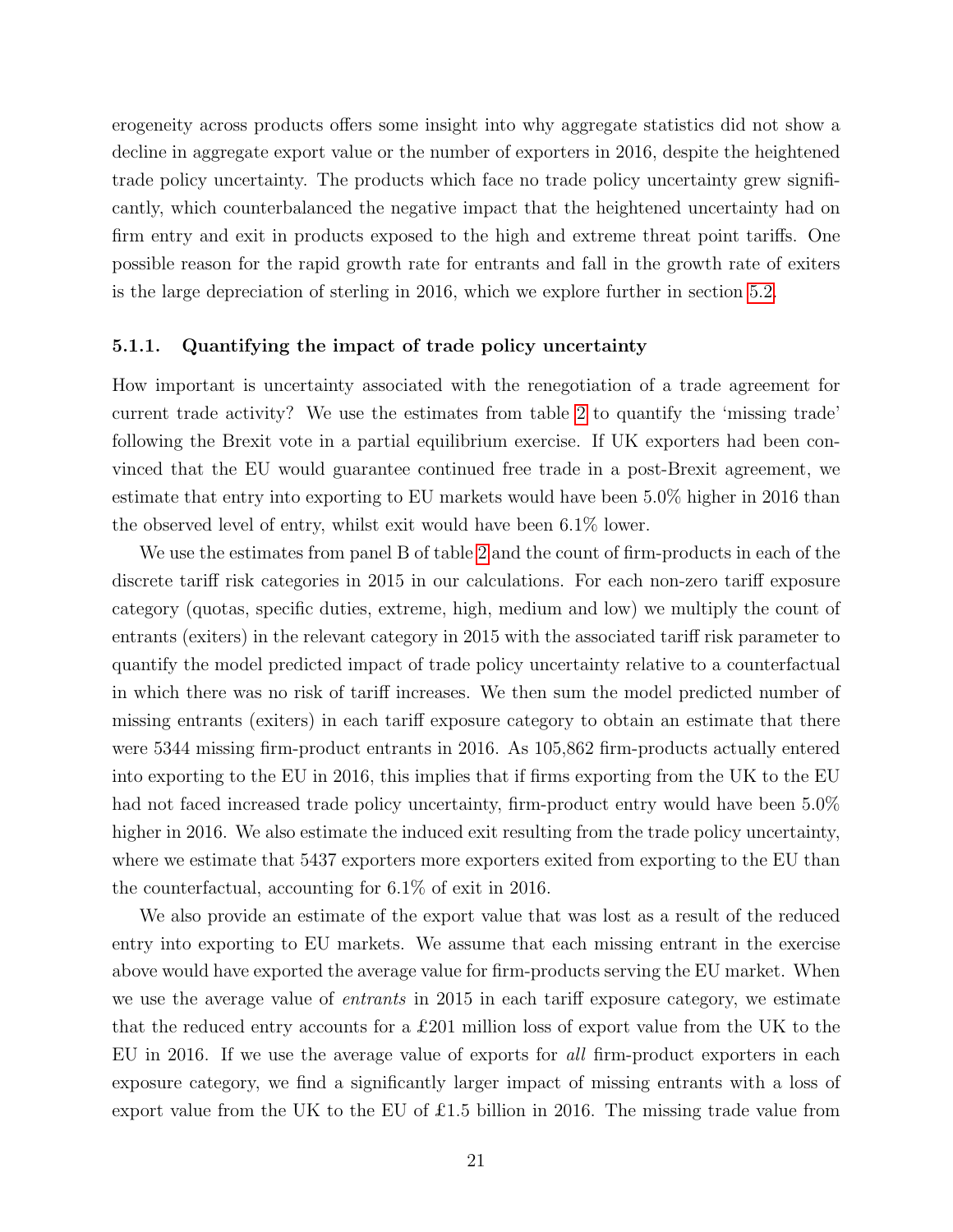the increase in exiters is only £193 million when we use the average value of exiters, whilst the missing value of trade is  $\pounds$ 1.4 billion when we use the average value of exporters. Thus, the total value of 'missing exports' associated with reduced entry and induced exit ranges from a low of £394 million to a high of £3.0 billion.

### <span id="page-23-0"></span>5.2. Uncertainty and exchange rate sensitivity

How might an industry's sensitivity to exchange rate movements impact its response to trade policy uncertainty? If the trade policy uncertainty that varies across industries were systematically correlated with the price responsiveness of an industry to exchange rate fluctuations, then our estimated impact of trade policy uncertainty might be confounded with changes driven by the large sterling depreciation in 2016. To address this, we extend our empirical model to include controls for industry level exchange rate sensitivity. Table [3](#page-24-0) presents the results for the difference-in-difference specification in which we add controls for exchange rate sensitivity at the HS02 industry level.

Results on the effect of trade policy uncertainty on entrants, exiters and the total number of firms are largely unchanged by the addition of the exchange rate sensitivity control, suggesting that the two forces – policy uncertainty and exchange rate variability – exert different influences on firm behaviour. We do observe an impact of exchange rate sensitivity on exporting decisions. In panels A and B in table [3,](#page-24-0) we see that firms in industries whose export prices are more responsive to bilateral exchange rate movements were more likely to enter and less likely to exit in 2016, following the depreciation of sterling. In the case of the large depreciation, industries with more elastic export prices (in sterling) could have captured some of the depreciation as a markup increase (in sterling) without having to pass on this increase to their foreign consumers (in foreign currency). This implies continued operation to the EU market offered profit-making opportunities to these firms. The net result was greater entry and lower exit.

## 5.3. Controlling for product-specific shocks

Could our results on trade policy uncertainty be driven by product-specific supply chain or global demand shocks? We estimate a triple difference model to control for productlevel shocks and find results for exporters and entrants are, if anything, slightly larger in magnitude. This suggests that some firms in the UK may have switched from exporting to EU markets, to exporting to non-EU markets in response to the rise in trade policy uncertainty in EU markets.

Table [4](#page-25-0) presents the results for the triple difference specification. The impact of trade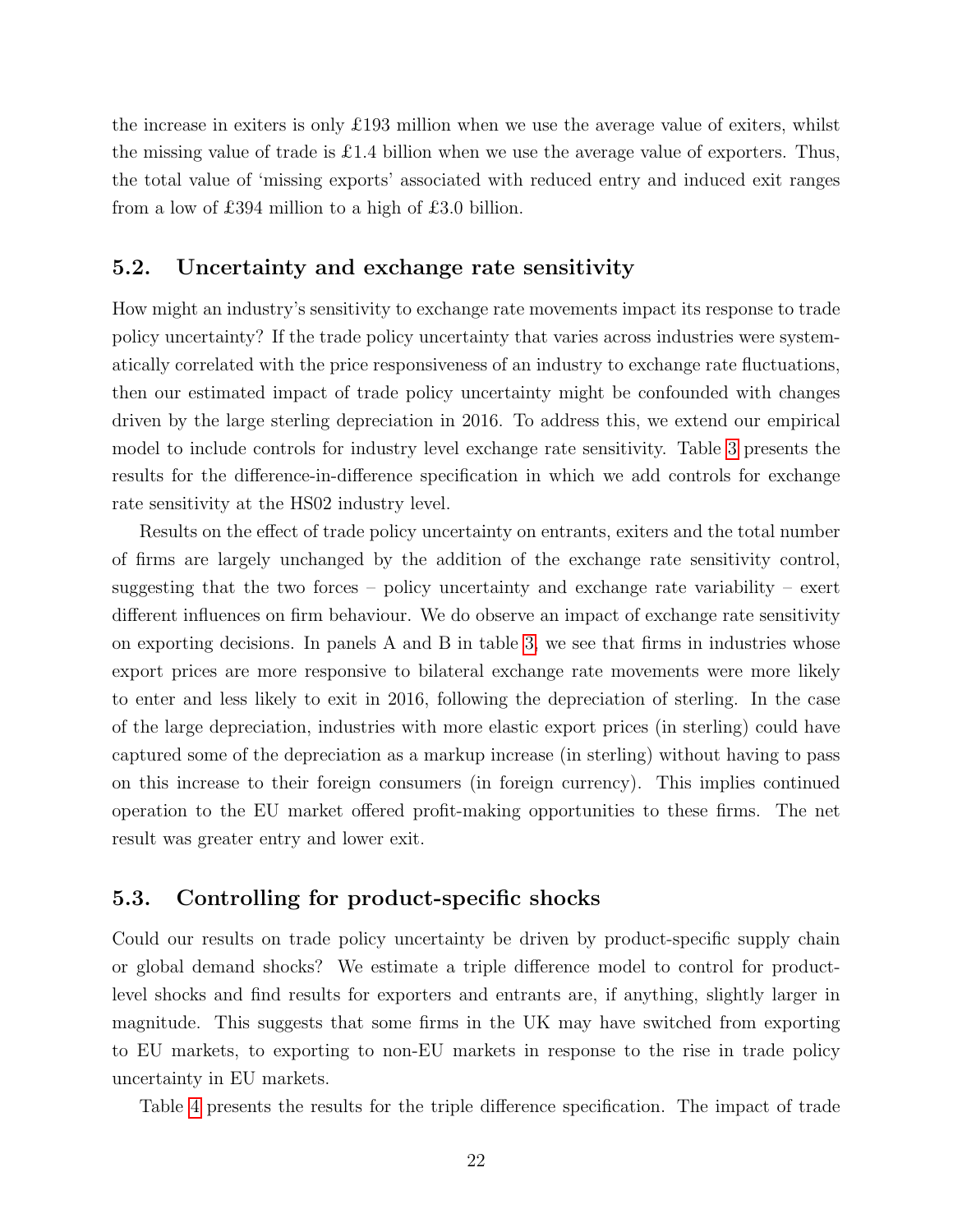<span id="page-24-0"></span>

|                              | (1)                     | $\overline{(2)}$        | $\overline{(3)}$        |
|------------------------------|-------------------------|-------------------------|-------------------------|
|                              | Firm-product exporters  | Firm-product entrants   | Firm-product exiters    |
| Panel A                      |                         |                         |                         |
| Tariff rate                  | $-0.00319**$            | $-0.00964***$           | $0.00379*$              |
|                              | (0.00127)               | (0.00216)               | (0.00222)               |
| Quota                        | $-0.0840***$            | $-0.195***$             | $0.214***$              |
|                              | (0.0297)                | (0.0696)                | (0.0680)                |
| Specific duty                | $-0.0569**$             | $-0.213***$             | 0.0539                  |
|                              | (0.0265)                | (0.0464)                | (0.0502)                |
| Sensitivity to exchange rate | 0.0347                  | $0.120**$               | $-0.114**$              |
|                              | (0.0282)                | (0.0485)                | (0.0454)                |
| Constant                     | $0.0450***$             | $0.0577***$             | 0.0207                  |
|                              | (0.00988)               | (0.0173)                | (0.0161)                |
|                              |                         |                         |                         |
| Observations                 | 8,804                   | 8,464                   | 8,140                   |
| R-squared                    | 0.002                   | 0.006                   | 0.003                   |
| Panel B                      |                         |                         |                         |
|                              |                         |                         |                         |
| Extreme threat point tariffs | $-0.0665**$             | $-0.205***$             | 0.0819                  |
|                              | (0.0331)                | (0.0646)<br>$-0.122***$ | (0.0673)<br>$0.0931***$ |
| High threat point tariffs    | $-0.0244$               |                         |                         |
|                              | (0.0167)                | (0.0338)                | (0.0319)                |
| Medium threat point tariffs  | 0.00484                 | $-0.0123$               | 0.0237                  |
|                              | (0.0135)                | (0.0322)                | (0.0308)                |
| Low threat point tariffs     | $-0.0107$               | $-0.0474$               | $0.0570**$              |
|                              | (0.0142)<br>$-0.0767**$ | (0.0291)<br>$-0.189**$  | (0.0257)<br>$0.232***$  |
| Quota                        |                         |                         |                         |
|                              | (0.0304)<br>$-0.0496*$  | (0.0736)<br>$-0.207***$ | (0.0705)<br>0.0731      |
| Specific duty                |                         |                         |                         |
|                              | (0.0276)                | (0.0501)<br>$0.119**$   | (0.0529)                |
| Sensitivity to exchange rate | 0.0352                  |                         | $-0.111**$              |
|                              | (0.0281)                | (0.0487)                | (0.0455)                |
| Constant                     | $0.0376***$             | $0.0519**$              | 0.000619                |
|                              | (0.0127)                | (0.0255)                | (0.0216)                |
| Observations                 | 8,804                   | 8,464                   | 8,140                   |
| R-squared                    | 0.002                   | 0.006                   | 0.003                   |

Table 3: Trade policy uncertainty and sensitivity to exchange rate movements

Notes: Bootstrapped standard errors in parentheses with \*\*\*, \*\*, and \* indicating that the estimated parameter is statistically different from zero at the 1%, 5% and 10% level. All estimates from HMRC administrative datasets.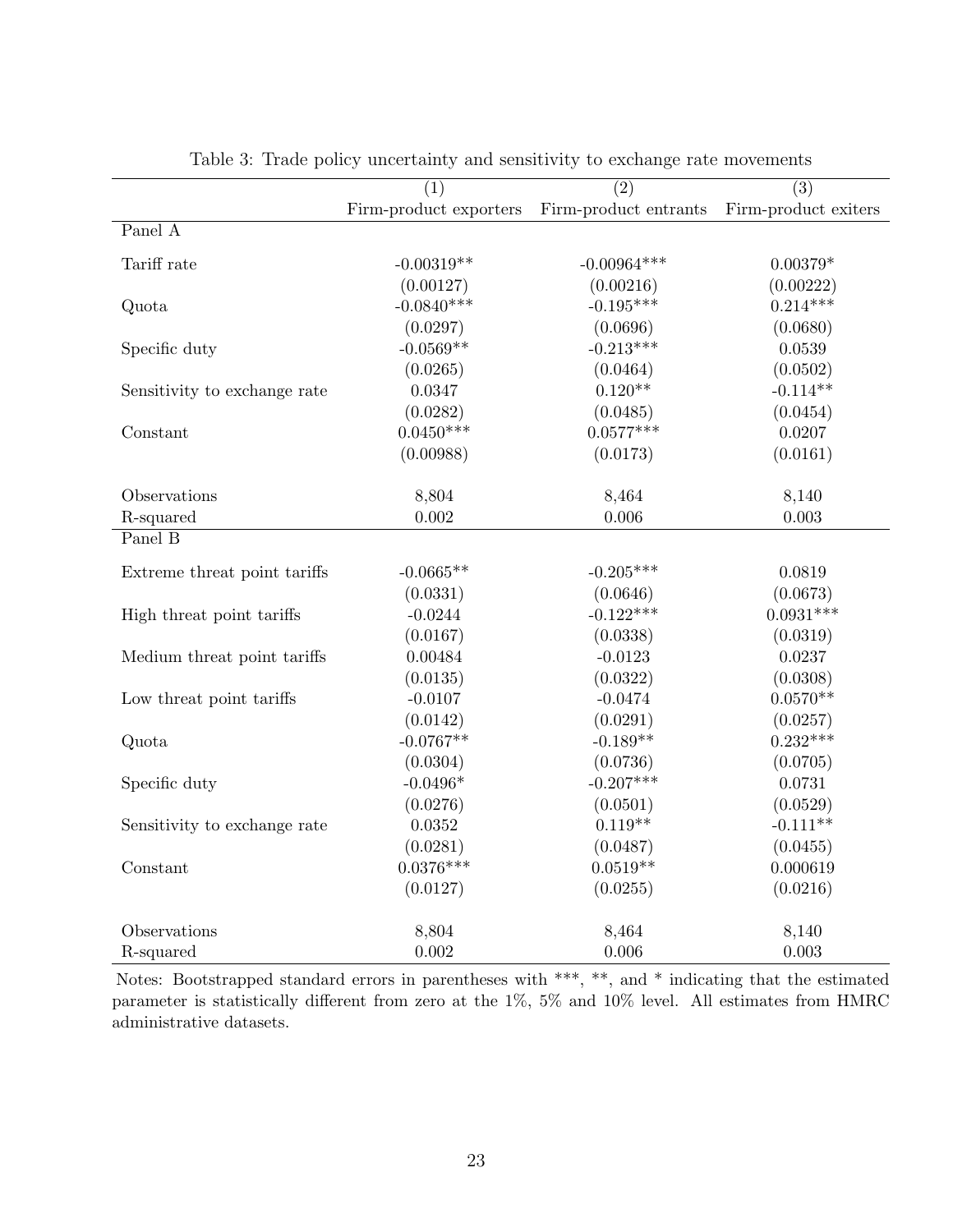|                              | (1)                    | (2)                   | (3)                  |
|------------------------------|------------------------|-----------------------|----------------------|
|                              | Firm-product exporters | Firm-product entrants | Firm-product exiters |
| Panel A                      |                        |                       |                      |
| Tariff rate                  | $-0.00591***$          | $-0.0128***$          | 0.00383              |
|                              | (0.00201)              | (0.00323)             | (0.00291)            |
| Quota                        | $-0.148**$             | $-0.304***$           | 0.105                |
|                              | (0.0614)               | (0.0950)              | (0.0950)             |
| Specific duty                | $-0.174***$            | $-0.316***$           | $-0.00677$           |
|                              | (0.0417)               | (0.0679)              | (0.0688)             |
| Constant                     | $0.0440***$            | $0.0736***$           | $-0.00874$           |
|                              | (0.0115)               | (0.0190)              | (0.0176)             |
| Observations                 | 8,341                  | 8,027                 | 7,445                |
| R-squared                    | 0.005                  | 0.007                 | 0.001                |
| Panel B                      |                        |                       |                      |
| Extreme threat point tariffs | $-0.128*$              | $-0.251**$            | 0.0856               |
|                              | (0.0674)               | (0.109)               | (0.0992)             |
| High threat point tariffs    | $-0.0753**$            | $-0.198***$           | 0.0703               |
|                              | (0.0302)               | (0.0470)              | (0.0439)             |
| Medium threat point tariffs  | $-0.0338$              | $-0.0728*$            | 0.0427               |
|                              | (0.0227)               | (0.0380)              | (0.0357)             |
| Low threat point tariffs     | $-0.0359*$             | $-0.0920***$          | $0.0562*$            |
|                              | (0.0205)               | (0.0339)              | (0.0315)             |
| Quota                        | $-0.154**$             | $-0.323***$           | 0.127                |
|                              | (0.0627)               | (0.0971)              | (0.0968)             |
| Specific duty                | $-0.180***$            | $-0.335***$           | 0.0159               |
|                              | (0.0435)               | (0.0708)              | (0.0713)             |
| Constant                     | $0.0496***$            | $0.0929***$           | $-0.0314$            |
|                              | (0.0169)               | (0.0275)              | (0.0258)             |
| Observations                 | 8,341                  | 8,027                 | 7,445                |
| R-squared                    | 0.005                  | 0.007                 | 0.001                |

<span id="page-25-0"></span>Table 4: Trade policy uncertainty and export participation in the EU versus non-EU markets

Notes: Standard errors in parentheses with \*\*\*, \*\*, and \* indicating that the estimated parameter is statistically different from zero at the 1%, 5% and 10% level. All estimates from HMRC administrative datasets.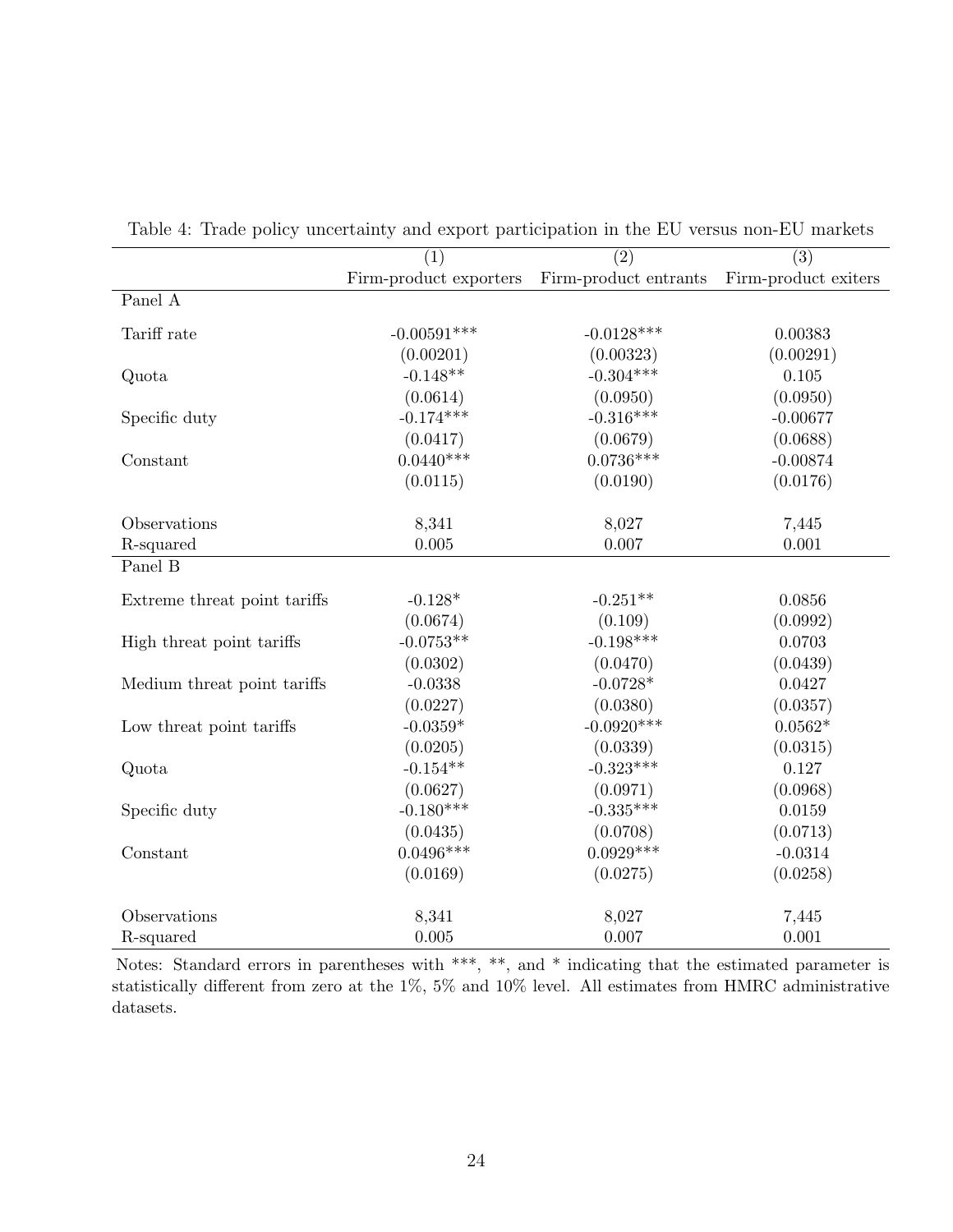policy uncertainty on the growth in the number of firm-products exported to the EU relative to non-EU markets between 2015 and 2016 is shown in column 1 of Panel A, where a 1 percentage point rise in threat point tariffs reduces the number of firms exporting to the EU relative to non-EU by 1.3 percentage points. The large magnitude of this effect (relative to the main difference-in-difference specification) results from the large decrease in the growth of entrants (shown in Panel A, column 2 in Table [4\)](#page-25-0). The magnitude of the negative effect of trade policy uncertainty from quotas and specific duties on the entry and exporting decisions of exporters also increases in the triple difference specification. The results on entry and the total number of exporters for the discrete measure of trade policy uncertainty are also robust to the triple difference specification presented in Panel B in Table [4.](#page-25-0)[23](#page-26-0)

### 5.4. Half year estimates post-referendum

The Brexit referendum occurred on the 23rd June 2016, with the results announced on the 24th June. The level of trade policy uncertainty therefore differed across the two halves of 2016 (H1 – January to June and H2 – July to December). Separate estimation of the pre-referendum period of 2016 (when the market implied probability of a leave vote and hence the probability of a renegotiation averaged  $30.5\%$  as shown in Figure [1\)](#page-10-0) and the postreferendum period (when the probability of the UK renegotiating with the EU increased to 100%) should give different estimates of the impact of trade policy uncertainty. More precisely, because the likelihood of a renegotiation remained low in the first half of 2016, we would expect uncertainty to have a much smaller, if any, effect on firm behaviour.To consistently estimate the effects pre and post referendum without bias from seasonal trends, we split the universe of customs transactions into H1 and H2 samples.<sup>[24](#page-26-1)</sup> In the H1 sample, we discard all customs transactions conducted in H2 of every year and re-calculate entry and exit only based upon firm-product observations in the first six months of every year. We perform an equivalent strategy to create the H2 sample, discarding all information on customs transactions in H1 of every year, and re-calculating entry and exit. This approach controls for seasonal demand effects which might otherwise suggest that firm-products may not have entered or exited, when in fact there were seasonal fluctuations.

<span id="page-26-0"></span>Table [5](#page-27-0) presents the results for the H2 July to December samples. In the period after the

<sup>&</sup>lt;sup>23</sup>The number of products included as observations falls relative to the main difference in difference specification as not all products are exported to both the EU and non-EU destinations, or products do not have positive numbers of entrants and/or exiters in at least one year of 2015 or 2016 for both EU and non-EU markets. Results using a consistent sample size across both the main difference in difference and triple difference specifications give similar effects in sign, magnitude and significance.

<span id="page-26-1"></span> $^{24}$ As the half year samples differ, the regression coefficients are not directly comparable with the full year results.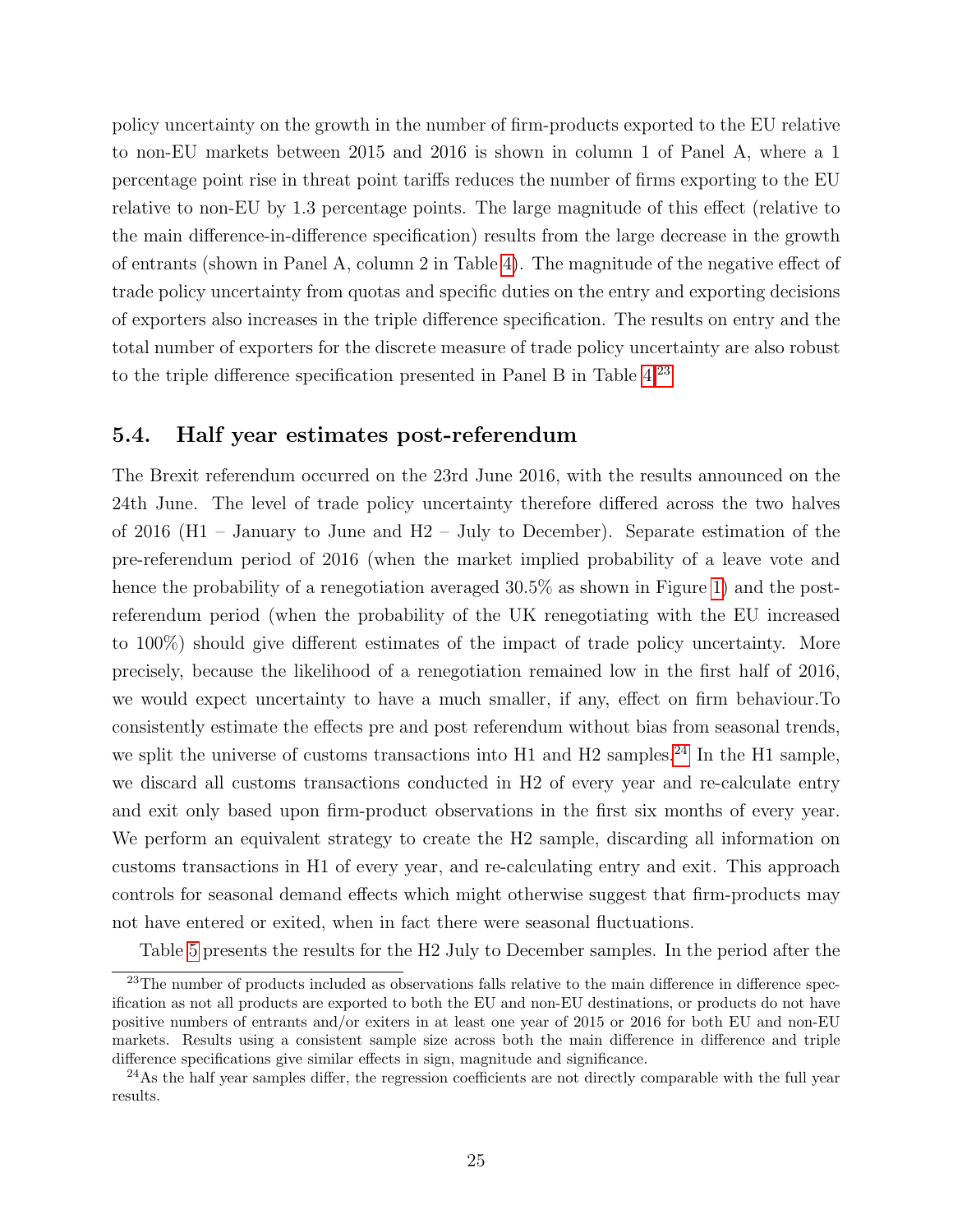<span id="page-27-0"></span>

|                              | (1)                    | (2)                   | (3)                  |
|------------------------------|------------------------|-----------------------|----------------------|
|                              | Firm-product exporters | Firm-product entrants | Firm-product exiters |
| Panel A                      |                        |                       |                      |
| Tariff rate                  | $-0.00191$             | $-0.0102***$          | 0.00151              |
|                              | (0.00135)              | (0.00253)             | (0.00236)            |
| Quota                        | $-0.0754**$            | $-0.278***$           | $-0.0647$            |
|                              | (0.0295)               | (0.0666)              | (0.0672)             |
| Specific duty                | $-0.0372$              | $-0.173***$           | $-0.166***$          |
|                              | (0.0248)               | (0.0517)              | (0.0510)             |
| Constant                     | $0.0571***$            | $0.113***$            | 0.0197               |
|                              | (0.00872)              | (0.0164)              | (0.0156)             |
| Observations                 | 8,653                  | 8,283                 | 7,906                |
| R-squared                    | 0.001                  | 0.005                 | 0.002                |
| $P\overline{\text{anel }B}$  |                        |                       |                      |
|                              |                        |                       |                      |
| Extreme threat point tariffs | $-0.00266$             | $-0.198***$           | $-0.0904$            |
|                              | (0.0346)               | (0.0717)              | (0.0703)             |
| High threat point tariffs    | $-0.0252$              | $-0.139***$           | $0.158***$           |
|                              | (0.0188)               | (0.0378)              | (0.0382)             |
| Medium threat point tariffs  | 0.000827               | $-0.0369$             | $0.0912***$          |
|                              | (0.0162)               | (0.0323)              | (0.0316)             |
| Low threat point tariffs     | $-0.0145$              | $-0.0657**$           | $0.109***$           |
|                              | (0.0155)               | (0.0301)              | (0.0290)             |
| Quota                        | $-0.0734**$            | $-0.283***$           | $-0.000284$          |
|                              | (0.0308)               | (0.0690)              | (0.0695)             |
| Specific duty                | $-0.0351$              | $-0.178***$           | $-0.102*$            |
|                              | (0.0264)               | (0.0547)              | (0.0540)             |
| Constant                     | $0.0551***$            | $0.118***$            | $-0.0447*$           |
|                              | (0.0126)               | (0.0243)              | (0.0235)             |
| Observations                 | 8,653                  | 8,283                 | 7,906                |
| R-squared                    | 0.001                  | 0.005                 | 0.006                |

Table 5: Trade policy uncertainty and export participation, H2 2016 vs. H2 2015

Notes: Standard errors in parentheses with \*\*\*, \*\*, and \* indicating that the estimated parameter is statistically different from zero at the 1%, 5% and 10% level. All estimates from HMRC administrative datasets.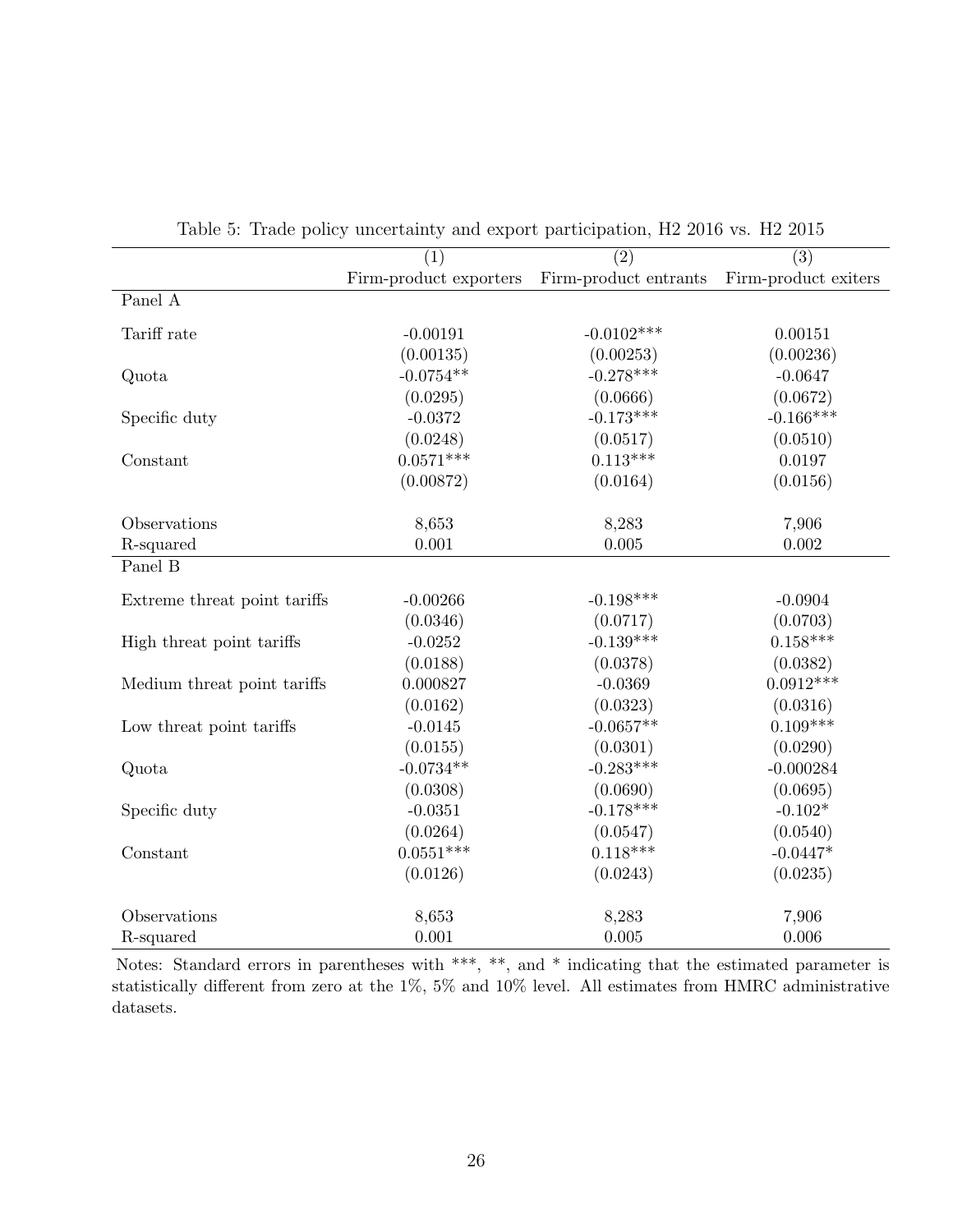|                              | (1)                    | $\overline{(2)}$      | (3)                  |
|------------------------------|------------------------|-----------------------|----------------------|
|                              | Firm-product exporters | Firm-product entrants | Firm-product exiters |
| Panel A                      |                        |                       |                      |
| Tariff rate                  | $-0.00105$             | $-0.00354$            | 0.00157              |
|                              | (0.00121)              | (0.00245)             | (0.00238)            |
|                              | $-0.0360$              | $-0.0406$             | $0.173***$           |
| Quota                        |                        |                       |                      |
|                              | (0.0328)               | (0.0676)              | (0.0661)             |
| Specific duty                | $-0.0573**$            | $-0.164***$           | 0.0112               |
|                              | (0.0247)               | (0.0520)              | (0.0515)             |
| Constant                     | $0.0274***$            | 0.0182                | $0.0360**$           |
|                              | (0.00824)              | (0.0162)              | (0.0155)             |
| Observations                 | 8,644                  | 8,252                 | 7,880                |
| R-squared                    | 0.001                  | 0.002                 | 0.001                |
| Panel B                      |                        |                       |                      |
|                              |                        |                       |                      |
| Extreme threat point tariffs | $-0.0605*$             | $-0.0941$             | 0.0550               |
|                              | (0.0357)               | (0.0713)              | (0.0718)             |
| High threat point tariffs    | 0.0179                 | $-0.0591$             | 0.0277               |
|                              | (0.0199)               | (0.0384)              | (0.0368)             |
| Medium threat point tariffs  | 0.0181                 | 0.00924               | 0.0171               |
|                              | (0.0155)               | (0.0320)              | (0.0312)             |
| Low threat point tariffs     | 0.00494                | $-0.0242$             | $0.0483*$            |
|                              | (0.0154)               | (0.0297)              | (0.0284)             |
| Quota                        | $-0.0259$              | $-0.0392$             | $0.191***$           |
|                              | (0.0340)               | (0.0698)              | (0.0683)             |
| Specific duty                | $-0.0472*$             | $-0.163***$           | 0.0296               |
|                              | (0.0263)               | (0.0549)              | (0.0542)             |
| Constant                     | 0.0173                 | 0.0168                | 0.0177               |
|                              | (0.0122)               | (0.0239)              | (0.0229)             |
| Observations                 | 8,644                  | 8,252                 | 7,880                |
| R-squared                    | 0.002                  | 0.002                 | 0.002                |

<span id="page-28-0"></span>Table 6: Trade policy uncertainty and export participation, Placebo test: H1 2016 vs. H1 2015

Notes: Standard errors in parentheses with \*\*\*, \*\*, and \* indicating that the estimated parameter is statistically different from zero at the 1%, 5% and 10% level. All estimates from HMRC administrative datasets.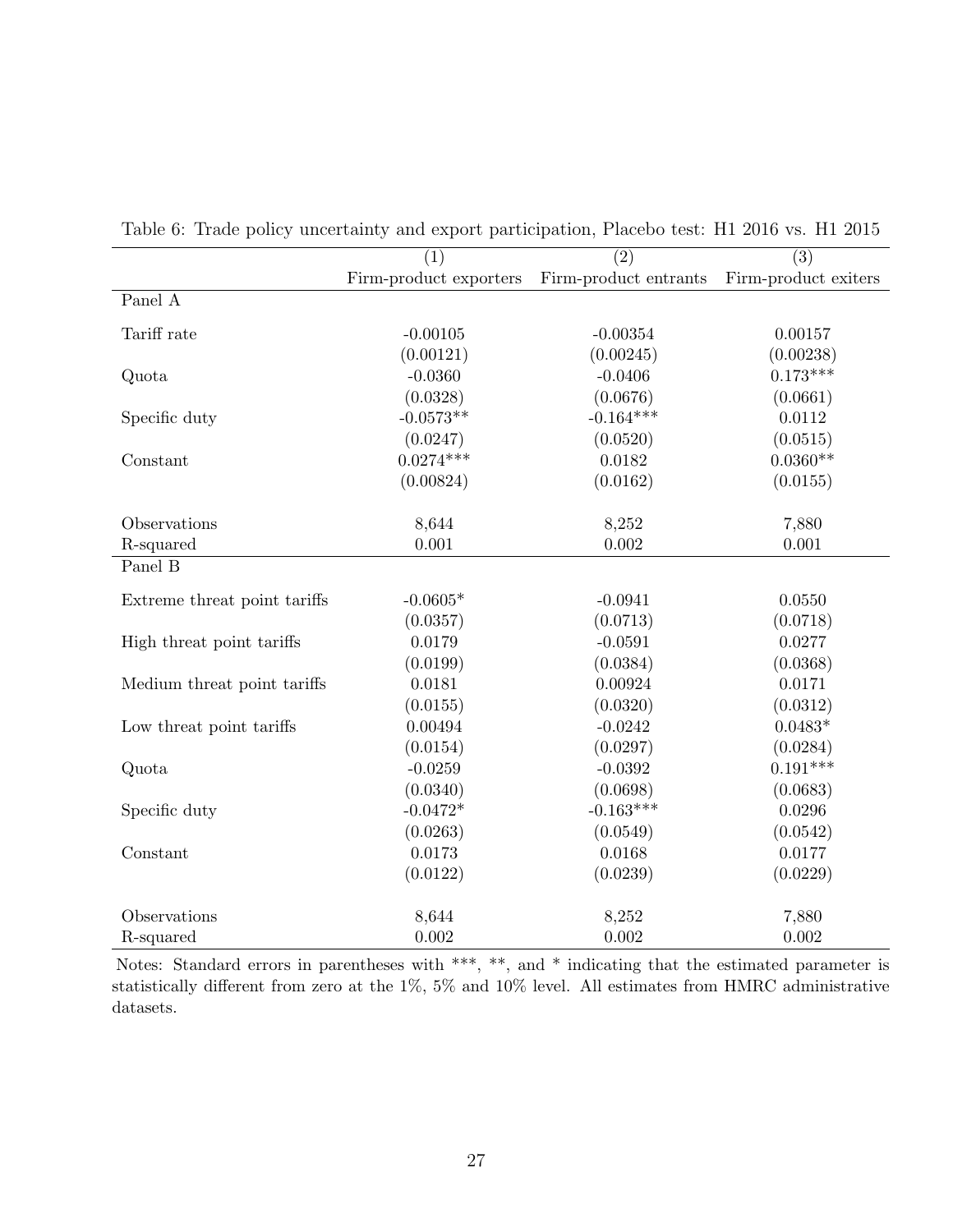referendum, when the UK had begun renegotiating with the EU, there is a significant impact on firm exporting decisions. The results for H2 2016 relative to H2 2015 are consistent in magnitude and significance with the results found for the full year specification [\(6\)](#page-12-1) presented in Table [2.](#page-20-0) The continuous measure of threat point tariffs shows that the growth of firmproduct entrants is slower in products facing higher levels of threat point tariffs, where a 1 percentage point increase in the threat point tariff decreases the growth rate in firm entry by 1.0 percentage point. We also find that in the second half of 2016 the trade policy uncertainty induced by quotas and specific duties generates large negative effects on the entry decision of UK exporters, with specific duties also inducing exit.

In Panel B, the discrete measure of trade policy uncertainty again shows that exposure to high and extreme tariffs generates larger and more significant reductions in the growth rate of the number of exporters and growth rate in the number of entrants. Exposure to high tariffs also generates an increase in the growth of firm exiters.

Table [6](#page-28-0) presents results for the H1 samples, our placebo test. The results show that when trade policy uncertainty was low in the first half of 2016, there was almost no impact on firm exporting decisions across almost all of the ad valorem tariff measures.

## 6. Conclusion

The last few years have been remarkable with many trading partners around the world reassessing their existing free trade arrangements. In this paper, we have shown that uncertainty over future trade policy brought about by the renegotiation of a trade agreement can reduce current export activity. Products facing trade policy uncertainty experience a significant decline in the number of entrants into exporting to the EU, a significant increase in the number of firms exiting from exporting to the EU, and hence a decline in the overall number of firms exporting to the EU. We estimate that if firms exporting from the UK to the EU had not faced an increase in trade policy uncertainty, then 5.0% more firms would have entered into exporting to the EU in 2016, whilst 6.1% fewer firms would have exited from exporting to the EU.

The paper considers the importance of the extensive margin in driving aggregate export growth. We document that there is significant churn in the flows of entrants and exiters across all industries exporting from the UK to the EU as has been found in other countries [\(Albornoz, Calvo-Pardo, Corcos, and Ornelas, 2012\)](#page-33-11). Trade policy uncertainty significantly reduces the gross extensive margin flows, especially entry into exporting. However, as entrants are small in terms of value, a large change in the number of firms entering into and exiting from exporting does not generate a large aggregate impact on the value of exports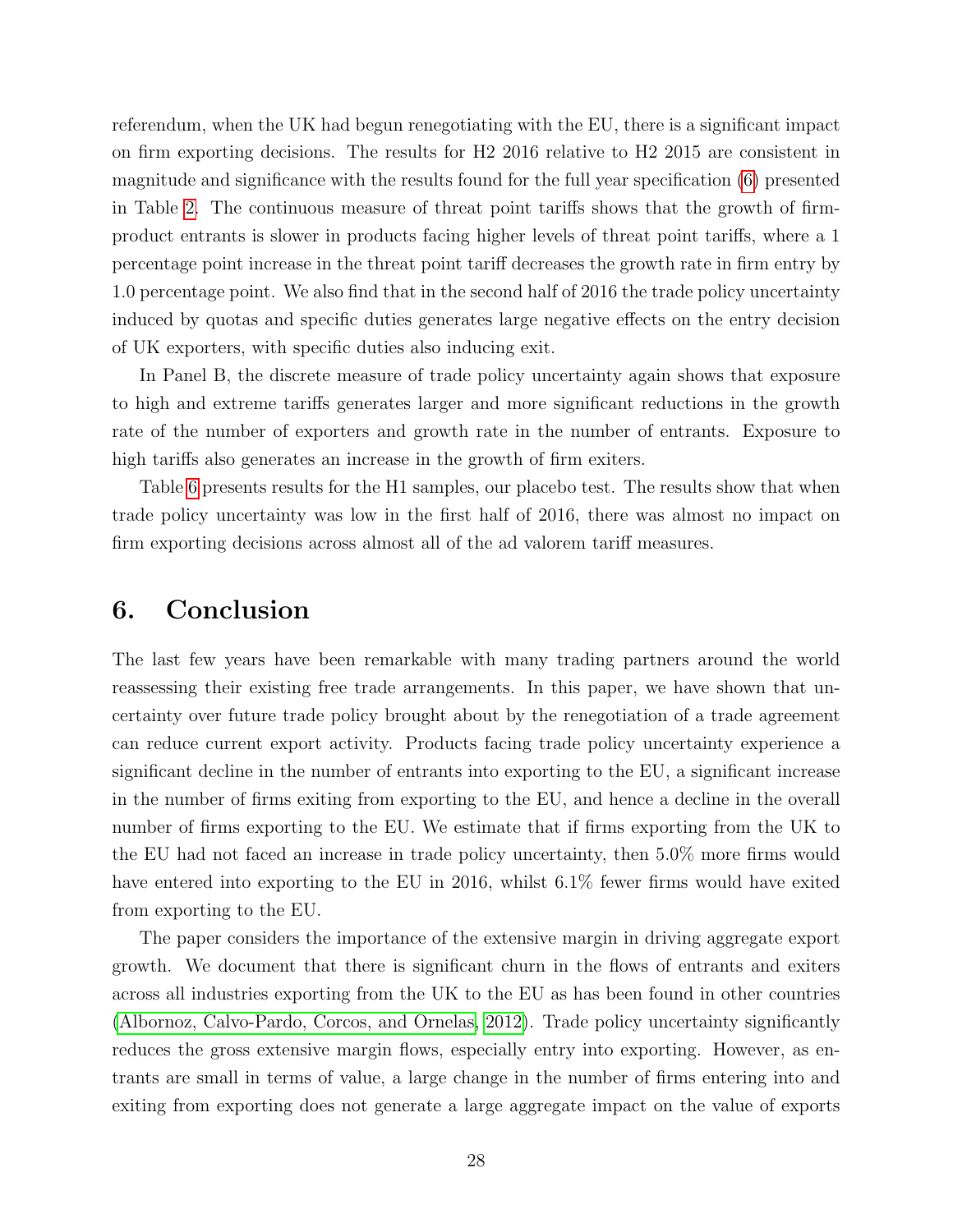in the first year following a change in trade policy. Specifically, we estimate that the decline in entry and induced exit reduced the value of exports by between £394 million and £3.0 billion in 2016, a small total value relative to total exports to the EU in 2016 of £139 billion.

The magnitudes of the extensive margin responses to trade policy uncertainty are economically large. The magnitudes of the gross entry margin response to extreme and high threat point tariffs are a similar magnitude to the gross entry margin response of French exports during the Great Trade Collapse of 2008-9 (Bricongne, Fontagné, Gaulier, Taglioni, [and Vicard, 2012\)](#page-33-12). We also find a novel response on the gross exit margin of exports, with a significant increase in firm-product exit in products exposed to higher threat point tariffs. Previous studies have found this gross exit margin to be resilient to (temporary) trade and economic shocks [\(Bricongne et al., 2012](#page-33-12) and [Bernard, Jensen, Redding, and Schott, 2009\)](#page-33-13). Our results show that the extensive margin response is more elastic to a small probability of a large tariff hike and the associated uncertainty than earlier estimates of trade elasticities would suggest.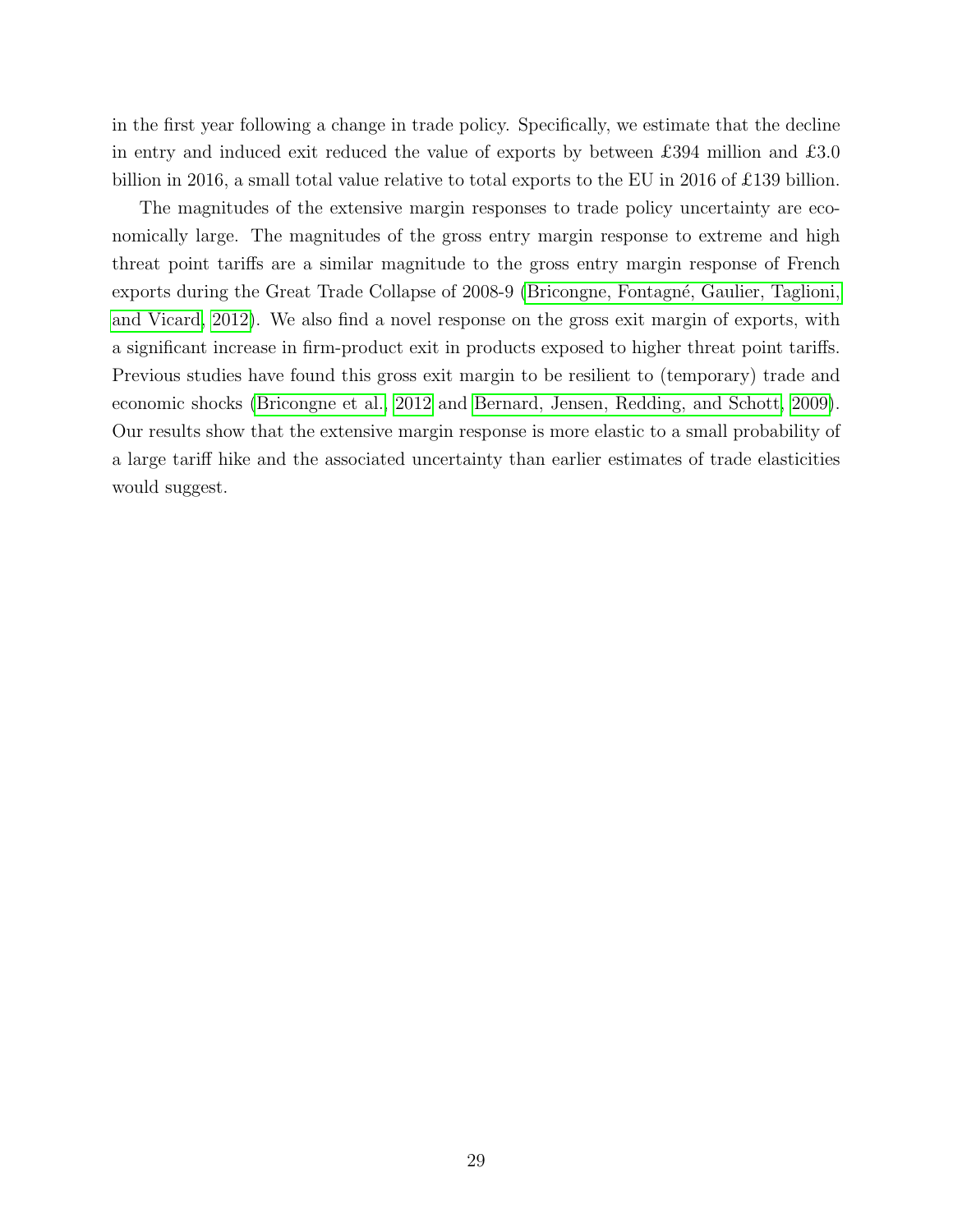# Appendix A. Refining the definition of entry

In our analysis, entry into a foreign market occurs if we observe a product sale this year, but did not observe the firm selling that product last year. One criticism of this definition is that it classifies firms that merely take a one year break from export activity as entrants when they are more accurately described as repeat exporters. We consider the robustness of our results to more stringent definitions of entry. In addition to the baseline definition in which entry occurs if we observe no sales in the previous period, we analyse entry for firms that had no observed sales in the previous two years as well as the previous 3 years. As the number of years increases, the definition of an entrant becomes increasingly strict and moves towards a measure of initial entry, rather than re-entry. The results across the three definitions show that as the definition become increasingly strict, the estimated coefficients on the measures of trade policy uncertainty become more negative. This suggests that trade policy uncertainty is more important for firms making initial entry decisions, who face potentially higher sunk costs of entry, than firms who are re-entering.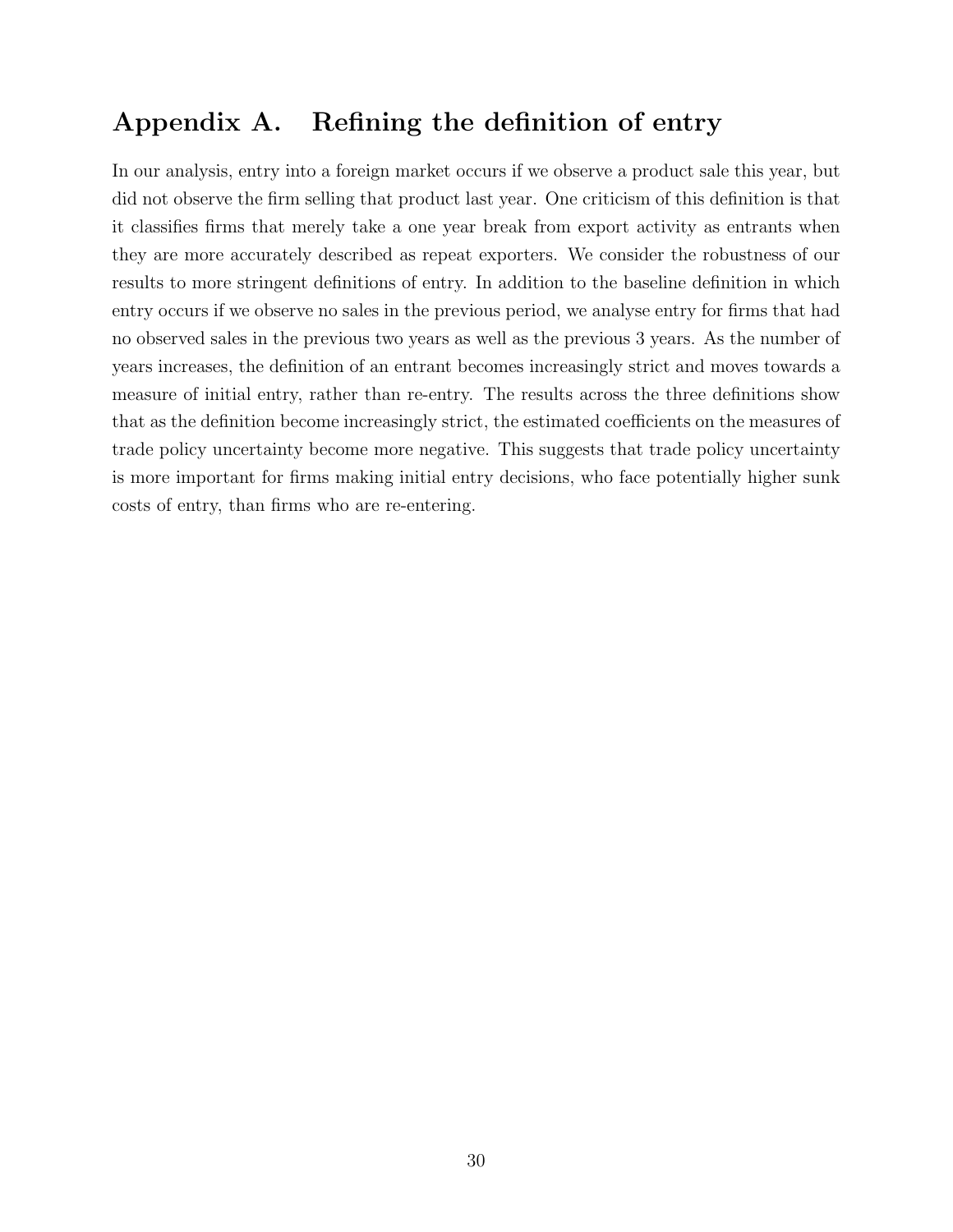<span id="page-32-0"></span>

|                              | (1)               | (2)               | (3)               |
|------------------------------|-------------------|-------------------|-------------------|
|                              | Entrants (1 year) | Entrants (2 year) | Entrants (3 year) |
| Panel A                      |                   |                   |                   |
| Tariff rate                  | $-0.0105***$      | $-0.0112***$      | $-0.0110***$      |
|                              | (0.00238)         | (0.00252)         | (0.00257)         |
| Quota                        | $-0.169***$       | $-0.190***$       | $-0.224***$       |
|                              | (0.0651)          | (0.0659)          | (0.0664)          |
| Specific duty                | $-0.204***$       | $-0.210***$       | $-0.231***$       |
|                              | (0.0494)          | (0.0509)          | (0.0512)          |
| Constant                     | $0.0813***$       | $0.0813***$       | $0.0834***$       |
|                              | (0.0155)          | (0.0164)          | (0.0168)          |
|                              |                   |                   |                   |
| Observations                 | 8,464             | 8,357             | 8,281             |
| R-squared                    | 0.005             | 0.005             | 0.005             |
| Panel B                      |                   |                   |                   |
|                              |                   |                   |                   |
| Extreme threat point tariffs | $-0.224***$       | $-0.268***$       | $-0.263***$       |
|                              | (0.0698)          | (0.0743)          | (0.0758)          |
| High threat point tariffs    | $-0.132***$       | $-0.139***$       | $-0.131***$       |
|                              | (0.0360)          | (0.0378)          | (0.0392)          |
| Medium threat point tariffs  | $-0.0137$         | $-0.00813$        | $-0.00642$        |
|                              | (0.0303)          | (0.0320)          | (0.0330)          |
| Low threat point tariffs     | $-0.0515*$        | $-0.0453$         | $-0.0457$         |
|                              | (0.0285)          | (0.0301)          | (0.0308)          |
| Quota                        | $-0.162**$        | $-0.179***$       | $-0.213***$       |
|                              | (0.0673)          | (0.0683)          | (0.0689)          |
| Specific duty                | $-0.198***$       | $-0.199***$       | $-0.220***$       |
|                              | (0.0523)          | (0.0539)          | (0.0544)          |
| Constant                     | $0.0747***$       | $0.0704***$       | $0.0726***$       |
|                              | (0.0230)          | (0.0241)          | (0.0248)          |
| Observations                 | 8,464             | 8,357             | 8,281             |
| R-squared                    | 0.005             | 0.006             | 0.006             |

Table 7: Trade policy uncertainty and entry

Notes: Standard errors in parentheses with \*\*\*, \*\*, and \* indicating that the estimated parameter is statistically different from zero at the 1%, 5% and 10% level. All estimates from HMRC administrative datasets.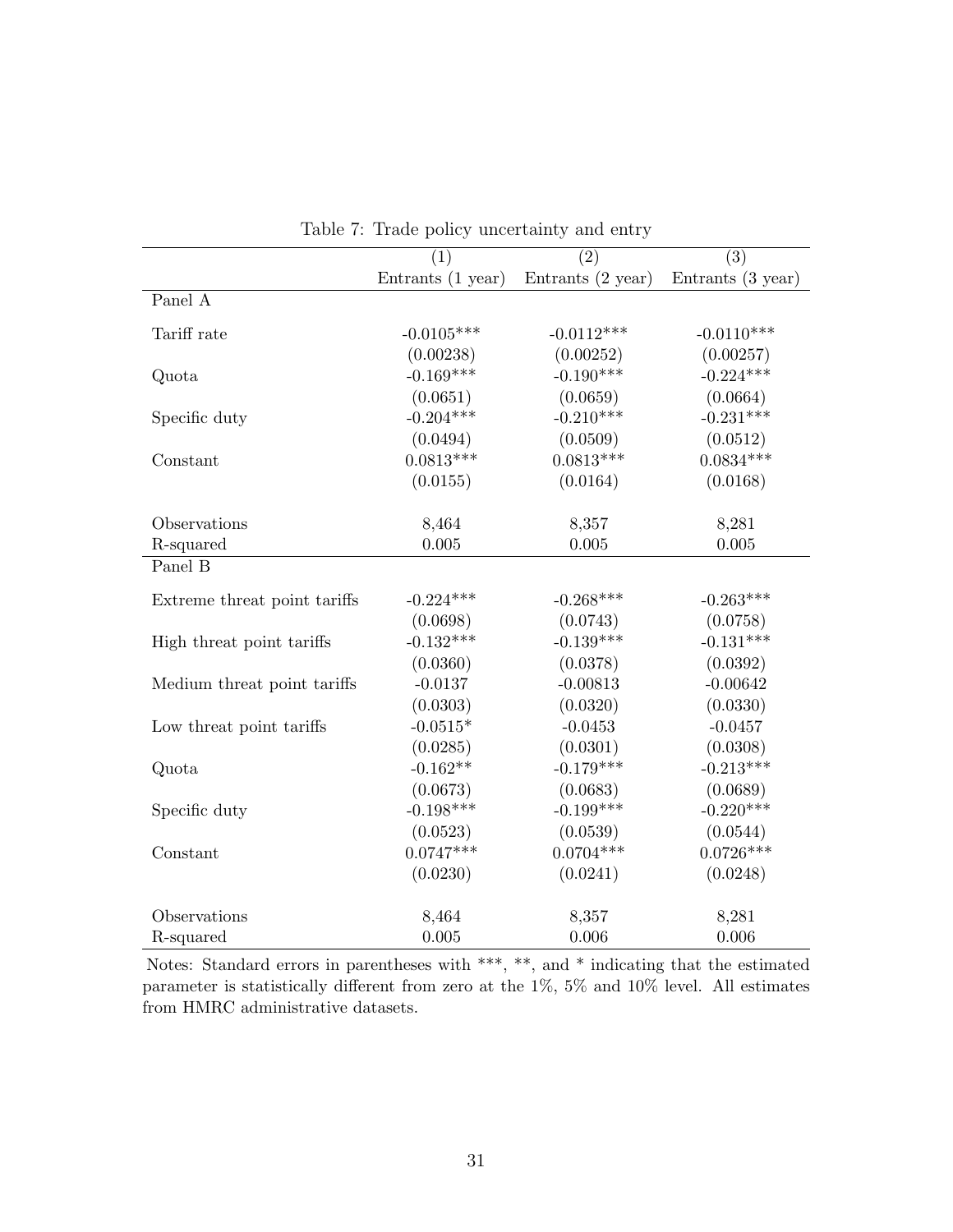# References

- <span id="page-33-11"></span>Albornoz, F., Calvo-Pardo, H. F., Corcos, G., Ornelas, E., 2012. Sequential exporting. Journal of International Economics 88, 17–31.
- <span id="page-33-1"></span>Baier, S. L., Bergstrand, J. H., 2007. Do free trade agreements actually increase members' international trade? Journal of International Economics 71, 72–95.
- <span id="page-33-8"></span>Bartels, L., 2016. The UK's status in the WTO after Brexit. Available at SSRN: http://dx.doi.org/10.2139/ssrn.2841747.
- <span id="page-33-4"></span>Bernanke, B. S., 1983. Irreversibility, uncertainty, and cyclical investment. The Quarterly Journal of Economics 98, 85–106.
- <span id="page-33-13"></span>Bernard, A. B., Jensen, J. B., Redding, S. J., Schott, P. K., 2009. The margins of US trade. American Economic Review 99, 487–93.
- <span id="page-33-7"></span>Bloom, N., 2009. The impact of uncertainty shocks. Econometrica 77, 623–685.
- <span id="page-33-6"></span>Bloom, N., Bond, S., Van Reenen, J., 2007. Uncertainty and investment dynamics. The Review of Economic Studies 74, 391–415.
- <span id="page-33-3"></span>Bown, C. P., Crowley, M. A., 2007. Trade deflection and trade depression. Journal of International Economics 72, 176–201.
- <span id="page-33-12"></span>Bricongne, J.-C., Fontagné, L., Gaulier, G., Taglioni, D., Vicard, V., 2012. Firms and the global crisis: French exports in the turmoil. Journal of International Economics 87, 134– 146.
- <span id="page-33-0"></span>Crowley, M., Meng, N., Song, H., 2018. Tariff scares: Trade policy uncertainty and foreign market entry by Chinese firms. Journal of International Economics 114, 96–115.
- <span id="page-33-10"></span>Davis, S. J., Haltiwanger, J., 1992. Gross job creation, gross job destruction, and employment reallocation. The Quarterly Journal of Economics 107, 819–863.
- <span id="page-33-5"></span>Dixit, A., 1989. Entry and exit decisions under uncertainty. Journal of Political Economy 97, 620–638.
- <span id="page-33-2"></span>Egger, P., Larch, M., Staub, K. E., Winkelmann, R., 2011. The trade effects of endogenous preferential trade agreements. American Economic Journal: Economic Policy 3, 113–43.
- <span id="page-33-9"></span>Gopinath, G., Rigobon, R., 2008. Sticky borders. The Quarterly Journal of Economics 123, 531–575.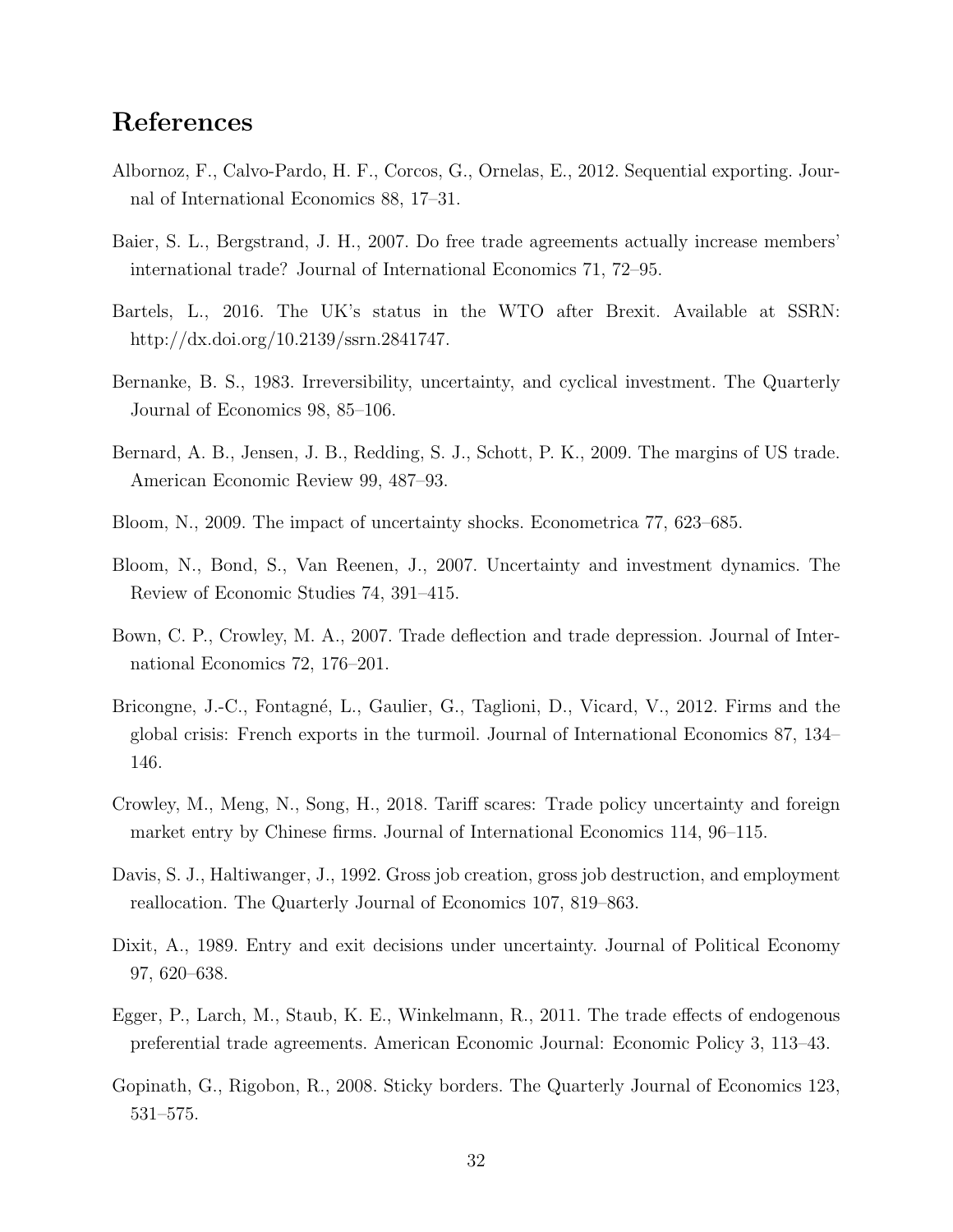- <span id="page-34-12"></span>Graziano, A., Handley, K., Limão, N., 2018. Brexit uncertainty and trade disintegration. Tech. rep., National Bureau of Economic Research.
- <span id="page-34-11"></span>Handley, K., 2014. Exporting under trade policy uncertainty: Theory and evidence. Journal of International Economics 94, 50–66.
- <span id="page-34-1"></span>Handley, K., Limão, N., 2015. Trade and investment under policy uncertainty: Theory and firm evidence. American Economic Journal: Economic Policy 7, 189–222.
- <span id="page-34-2"></span>Handley, K., Limão, N., 2017. Policy uncertainty, trade, and welfare: Theory and evidence for China and the United States. American Economic Review 107, 2731–2783.
- <span id="page-34-6"></span>Head, K., Mayer, T., Ries, J., 2010. The erosion of colonial trade linkages after independence. Journal of International Economics 81, 1–14.
- <span id="page-34-13"></span>HMRC, 2017. Overseas Trade Statistics. Available from HMRC Datalab.
- <span id="page-34-3"></span>Hoda, A., 2001. Tariff Negotiations and Renegotiations Under the GATT and the WTO : Procedures and Practices. Cambridge: Cambridge University Press.
- <span id="page-34-8"></span>Horn, H., Maggi, G., Staiger, R. W., 2010. Trade agreements as endogenously incomplete contracts. American Economic Review 100, 394–419.
- <span id="page-34-5"></span>Limão, N., 2016. Preferential Trade Agreements. In: Bagwell, K and Staiger, R (Eds.), Handbook of Commercial Policy. Elsevier.
- <span id="page-34-0"></span>Limão, N., Maggi, G., 2015. Uncertainty and trade agreements. American Economic Journal: Microeconomics 7, 1–42.
- <span id="page-34-9"></span>Maggi, G., Staiger, R. W., 2011. The role of dispute settlement procedures in international trade agreements. The Quarterly Journal of Economics 126, 475–515.
- <span id="page-34-7"></span>Maggi, G., Staiger, R. W., 2015. Optimal design of trade agreements in the presence of renegotiation. American Economic Journal: Microeconomics 7, 109–143.
- <span id="page-34-14"></span>Pierce, J. R., Schott, P. K., 2012. Concording US harmonized system codes over time. Journal of Official Statistics 28, 53–68.
- <span id="page-34-10"></span>Pierce, J. R., Schott, P. K., 2016. The surprisingly swift decline of US manufacturing employment. American Economic Review 106, 1632–1662.
- <span id="page-34-4"></span>Rose, A. K., 2004. Do we really know that the WTO increases trade? American Economic Review 94, 98–114.